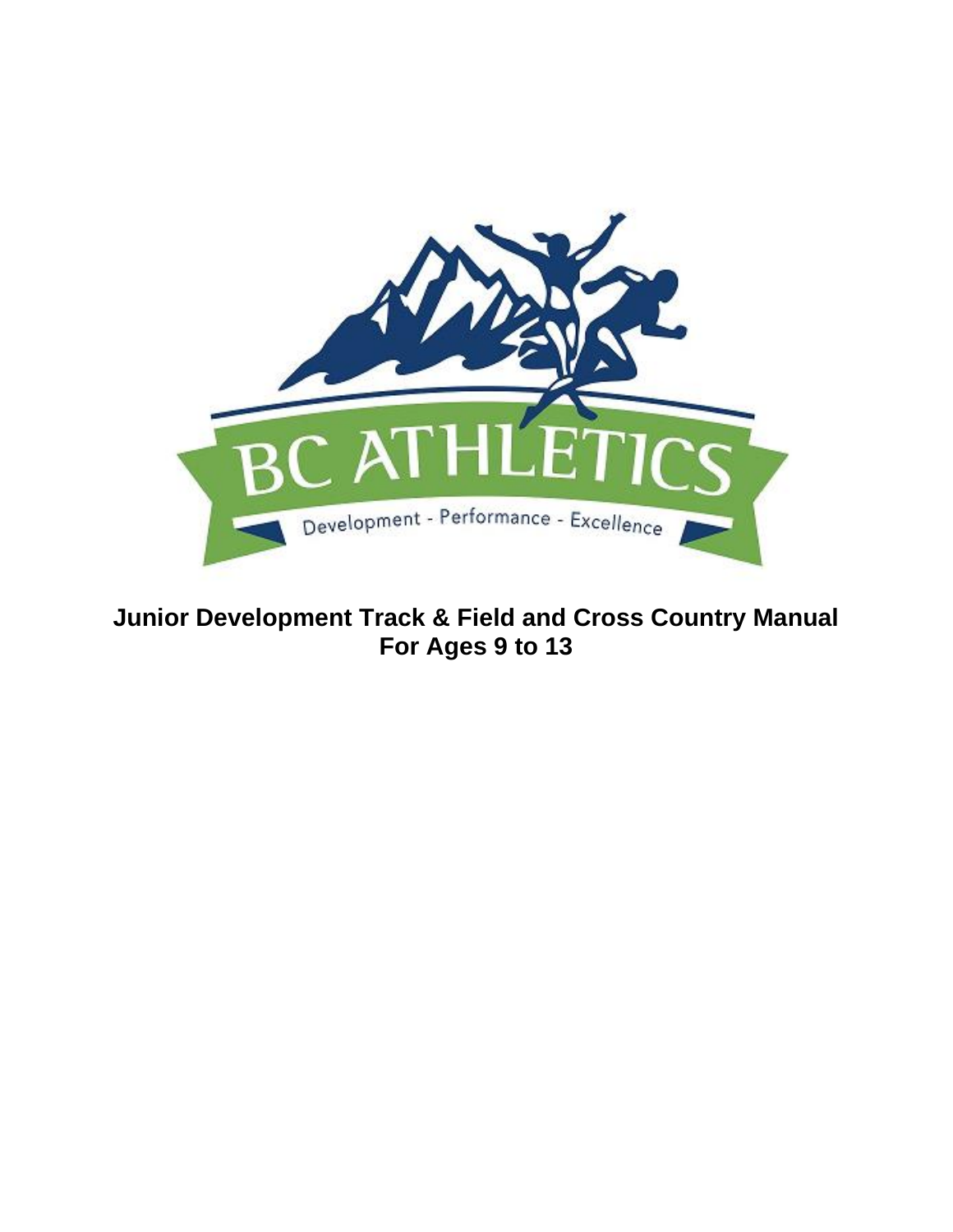#### **FOREWORD**

The idea of an information manual for BC Junior Development [BCJD] Track & Field Meet organizers has been the dream of the Junior Development Committee for many years. This enormous task became reality when Diana Hollefreund took on this commitment. By sorting through previous manuals and minutes of meetings from 1985 to 1996, Diana came up with a first draft. With input from the members of the past and present JD Committees listed below who contributed information and suggestions, Diana has revised the original draft many times.

Through this manual and the BC Athletics Record, we [the JD Committee] hope that all Junior Development clubs will find these guidelines helpful in the implementation of their Junior Development programs and in organizing successful Junior Development meets.

Once again a big thank you to Diana Hollefreund

Sincerely, Doug Evans Chair of the Junior Development Committee January 2022

#### **CONTRIBUTORS 1996 – 2022**

| Alwilda van Ryswyk<br>Diana Hollefreund<br><b>Kathy Terlicher</b> | <b>Kamloops Track and Field Club</b><br>Victoria Track and Field Club<br><b>Burnaby Striders</b> |
|-------------------------------------------------------------------|--------------------------------------------------------------------------------------------------|
| Ron Wichmann<br>Bob St. Andrassy                                  | <b>Chilliwack Track and Field Club</b><br><b>Valley Royals</b>                                   |
| Jennifer Woodcock                                                 | <b>Coquitlam Cheetahs</b>                                                                        |
| Roger Price                                                       | <b>Richmond Kajaks</b>                                                                           |
| Steve Boylan                                                      | South Fraser/Langley Mustangs                                                                    |
| Sue Kydd                                                          | <b>Langley Mustangs</b>                                                                          |
| <b>Steve Read</b>                                                 | <b>Langley Mustangs</b>                                                                          |
| Mike O'Connor                                                     | <b>Richmond Kajaks</b>                                                                           |
| <b>Larry Neilson</b>                                              | <b>Valley Royals</b>                                                                             |
| Dawn Copping                                                      | NorWesters Track and Field Club                                                                  |
| <b>Brian Foan</b>                                                 | Nanaimo Track and Field Club                                                                     |
| Brad Wallbank                                                     | Ridge Rockets Track and Field Club                                                               |
| <b>Birgit Weaver</b>                                              | NorWesters Track and Field Club                                                                  |
| <b>Graeme Fell</b>                                                | <b>Vancouver Thunderbirds Track Club</b>                                                         |
| Dan Horan                                                         | Trail Track & Field Club                                                                         |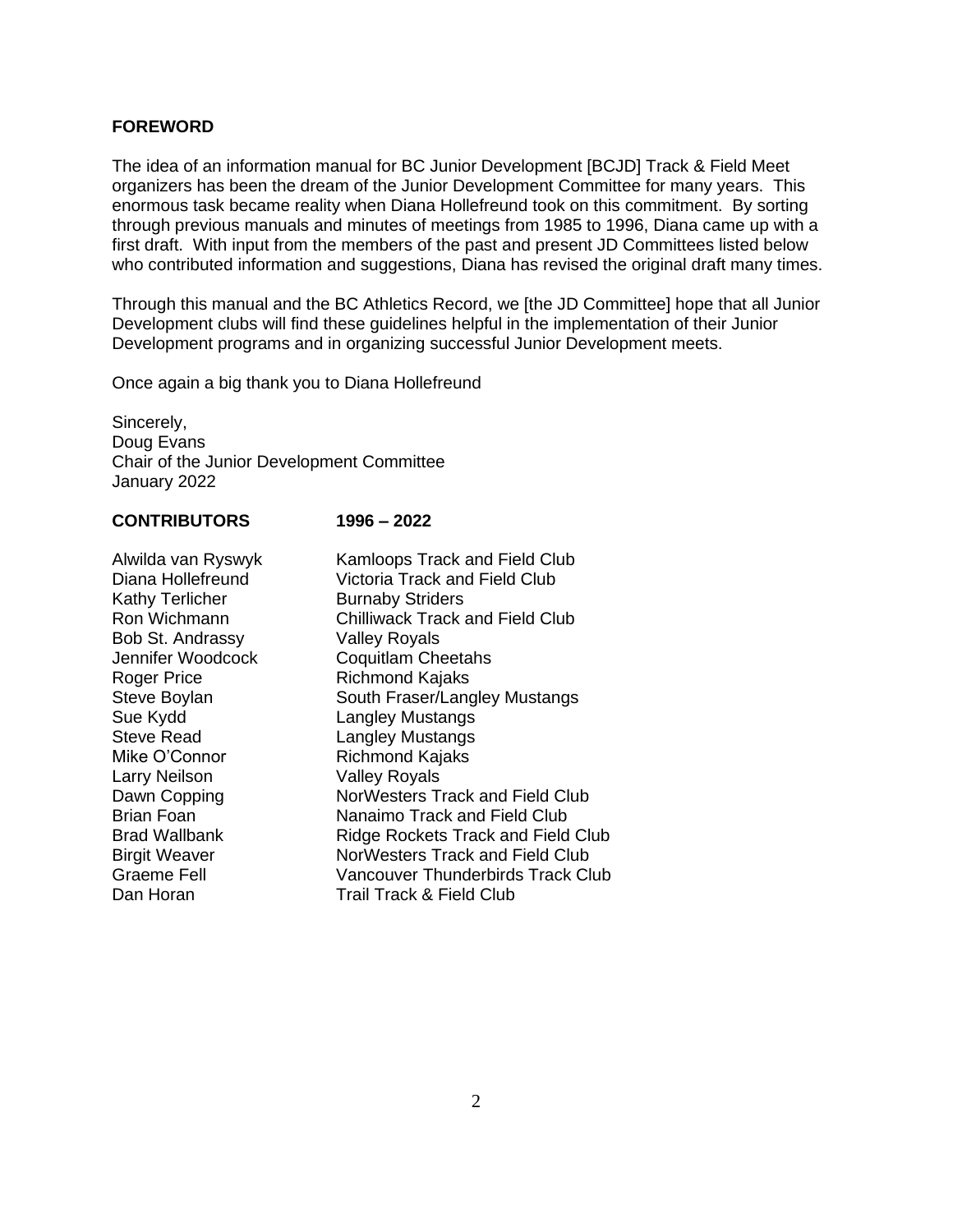## **JUNIOR DEVELOPMENT MANUAL**

# **TRACK AND FIELD MEET INFORMATION for Ages 9 to 13 inclusive\***

| <b>SECTION</b> | 1.1  | <b>GENERAL INTRODUCTION</b>         | PAGE 5            |
|----------------|------|-------------------------------------|-------------------|
| <b>SECTION</b> | 2.1  | <b>MEET REGISTRATION FORMS</b>      | PAGE 6            |
|                | 2.2  | <b>REGISTRATION INFORMATION</b>     | PAGE <sub>7</sub> |
|                | 2.3  | <b>FINANCES</b>                     | PAGE 8            |
|                | 2.4  | <b>ENTRY FEES FOR CHAMPIONSHIPS</b> | PAGE 9            |
| <b>SECTION</b> | 3.1  | <b>SCHEDULE OF EVENTS</b>           | PAGE 10           |
|                | 3.2  | <b>OFFICIATING</b>                  | PAGE 11           |
|                | 3.3  | <b>VOLUNTEER OFFICIATING</b>        | PAGE 11           |
|                | 3.4  | <b>AWARDS</b>                       | PAGE 12           |
| <b>SECTION</b> | 4.1  | <b>MEDICAL REQUIREMENTS</b>         | PAGE 13           |
|                | 4.2  | <b>SAFETY REQUIREMENTS</b>          | PAGE 13           |
| <b>SECTION</b> | 5.1  | <b>ATHLETES' REQUIREMENTS</b>       | PAGE 14           |
|                | 5.2  | AGE CATEGORIES AND EVENTS           | PAGE 15           |
|                | 5.3  | <b>COACHING REQUIREMENTS</b>        | PAGE 16           |
|                | 5.4  | <b>FACILITIES AND EQUIPMENT</b>     | PAGE 16           |
|                | 5.5  | <b>SEEDING</b>                      | PAGE 17           |
| <b>SECTION</b> | 6.1  | <b>JURY OF APPEAL</b>               | PAGE 18           |
|                | 6.2  | <b>PROTESTS</b>                     | PAGE 18           |
|                | 6.3  | <b>RESULTS</b>                      | PAGE 19           |
|                | 6.4  | <b>SCRATCHES</b>                    | PAGE 20           |
|                | 6.5  | SPECTATOR CODE OF CONDUCT           | PAGE 21           |
| <b>SECTION</b> | 7.1  | 60 METRES                           | PAGE 22           |
|                | 7.2  | 100 METRES                          | PAGE 22           |
|                | 7.3  | 200 METRES                          | PAGE 22           |
|                | 7.4  | 300 METRES                          | PAGE 23           |
|                | 7.5  | 600 / 800 METRES                    | PAGE 23           |
|                | 7.6  | 1000 / 1200 METRES                  | PAGE 23           |
|                | 7.7  | 2000 METRES                         | PAGE 24           |
|                | 7.8  | <b>60 METRE HURDLES</b>             | PAGE 24           |
|                | 7.9  | <b>80 METRE HURDLES</b>             | PAGE 24           |
|                | 7.10 | <b>200 METRE HURDLES</b>            | PAGE 24           |
|                | 7.11 | <b>HURDLE CHART</b>                 | PAGE 25           |
|                | 7.12 | 800 METRE RACEWALK                  | PAGE 26           |
|                | 7.13 | <b>1500 METRE RACEWALK</b>          | PAGE 26           |
|                | 7.14 | 4 X 100 METRE RELAYS                | PAGE 26           |
|                | 7.15 | <b>MEDLEY RELAYS</b>                | PAGE 27           |
| <b>SECTION</b> | 8.1  | <b>HIGH JUMP</b>                    | PAGE 27           |
|                | 8.2  | <b>LONG JUMP</b>                    | PAGE 28           |
|                | 8.3  | <b>TRIPLE JUMP</b>                  | PAGE 28           |
|                | 8.4  | POLE VAULT                          | PAGE 28           |
|                | 8.5  | <b>SHOT PUT</b>                     | PAGE 28           |
|                | 8.6  | <b>DISCUS</b>                       | PAGE 29           |
|                | 8.7  | <b>JAVELIN</b>                      | PAGE 29           |
|                | 8.8  | <b>HAMMER</b>                       | PAGE 29           |
|                | 8.9  | THROWING IMPLEMENT CHARTS           | PAGE 30           |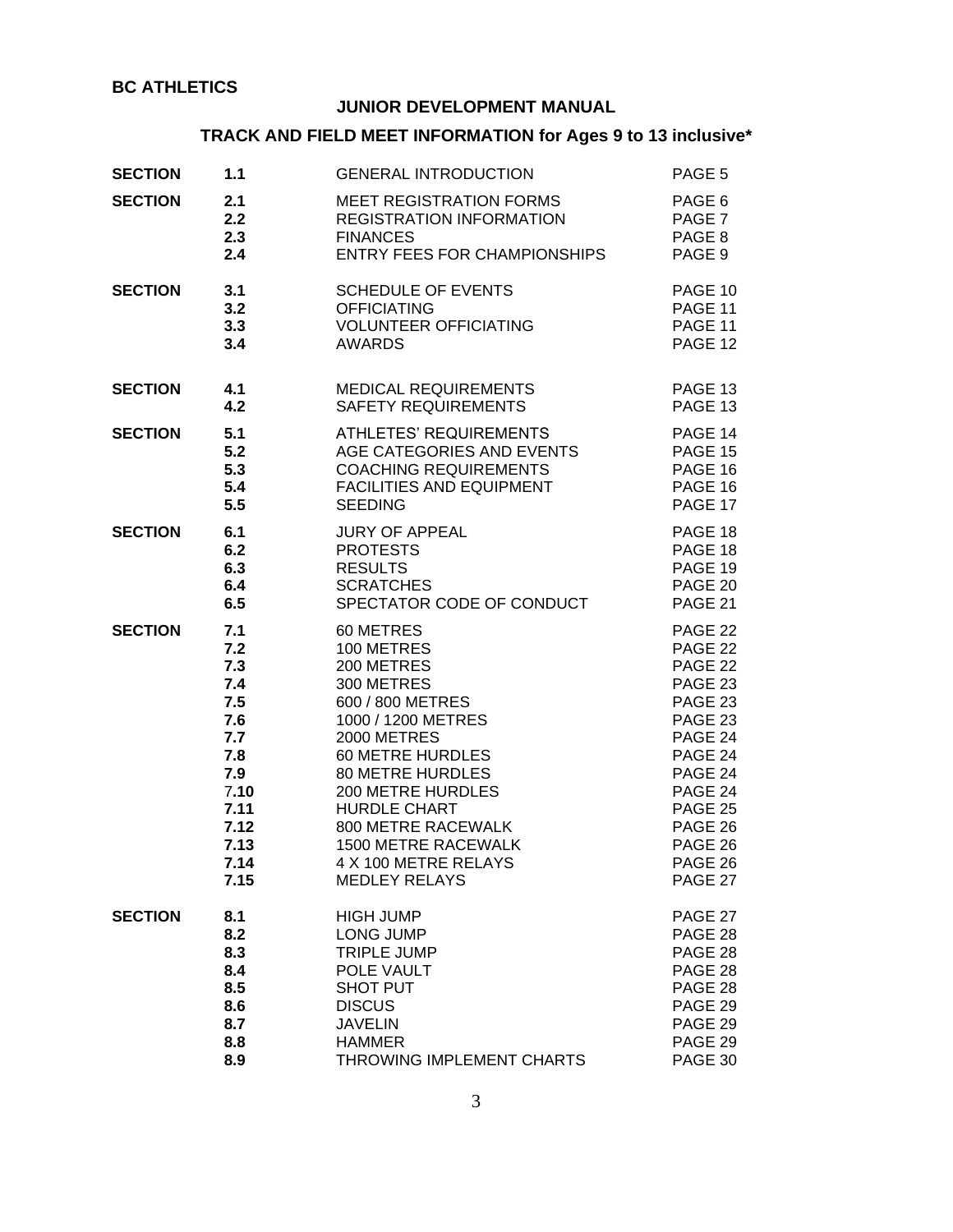## **TRACK AND FIELD MEET INFORMATION, continued**

| <b>SECTION</b> | 9.1  | <b>PENTATHLON</b>                     | PAGE 31 |
|----------------|------|---------------------------------------|---------|
|                | 9.2  | SAMPLE PENTATHLON SCHEDULES           | PAGE 32 |
| <b>SECTION</b> | 10.1 | CROSS COUNTRY RACES                   | PAGE 33 |
| <b>SECTION</b> | 11.1 | <b>JD PARA COMPETITION GUIDELINES</b> | PAGE 34 |
|                | 11.2 | <b>JD PARA AMBULATORY EVENTS</b>      | PAGE 35 |

## **JUNIOR DEVELOPMENT RECOGNITION PROGRAMS**

| <b>SECTION</b> | 12.1 | BC JD ATHLETE RECOGNITION | PAGE 36 |
|----------------|------|---------------------------|---------|
|                | 12.2 | ELIGIBLE JD MEETS         | PAGE 36 |
|                | 12.3 | APPLYING FOR JD CRESTS    | PAGE 37 |
|                | 12.4 | <b>JD CREST STANDARDS</b> | PAGE 37 |
|                | 12.5 | APPLYING FOR A BCJD AWARD | PAGE 38 |
|                | 126  | <b>JD AWARD STANDARDS</b> | PAGE 38 |
| <b>SECTION</b> | 13.0 | <b>JD AWARDS BANQUET</b>  | PAGE 39 |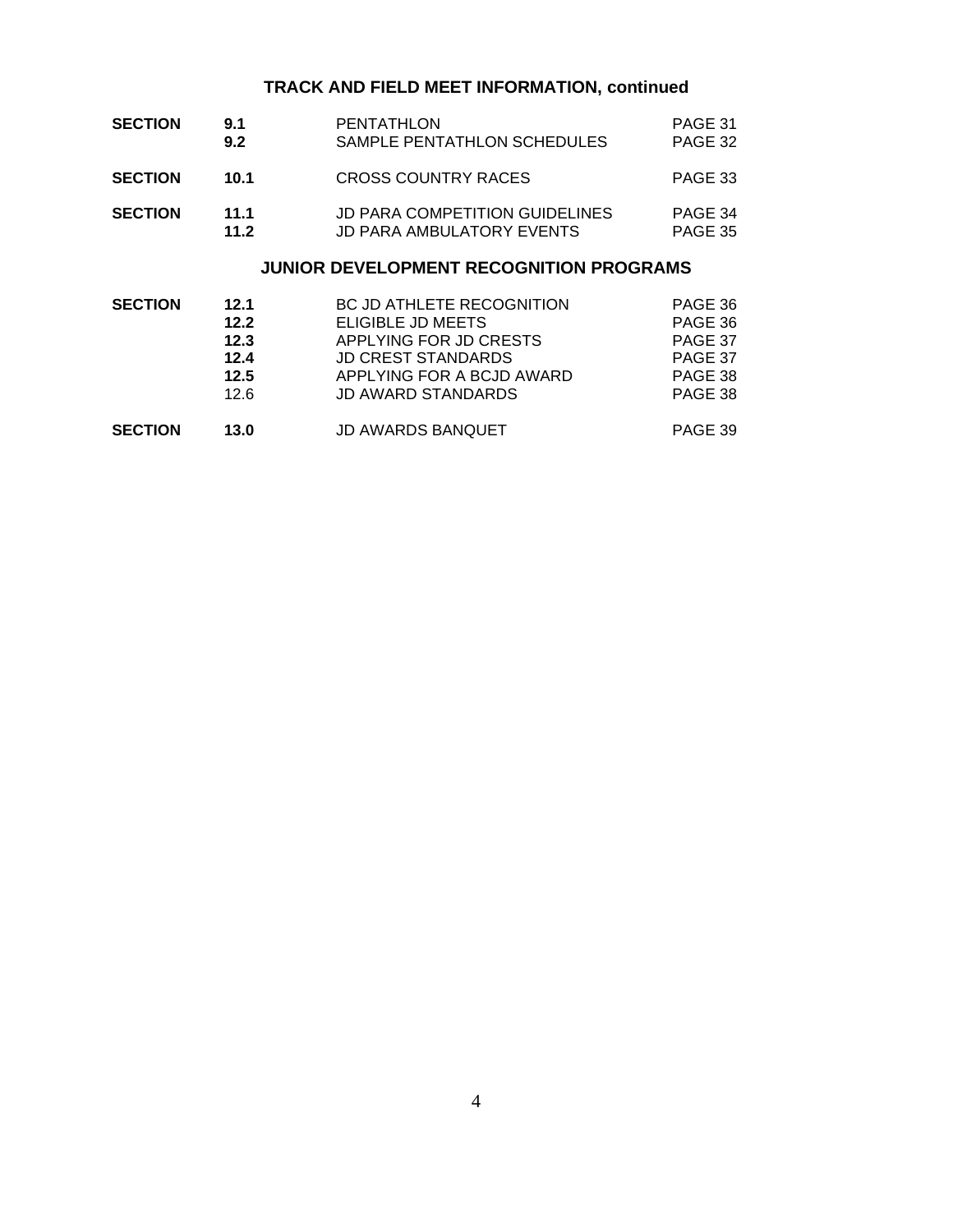## **SECTION 1.1 GENERAL INTRODUCTION**

#### **The Junior Development Ages are 9 to 13**

The original purpose of this document was to co-ordinate all of the information about the three Junior Development Championship Meets [Track & Field, Multi-Events or Pentathlon, and Cross Country Championships].

As the Manual developed it was decided to expand the document to include information that could be used by any club hosting a Junior Development Track and Field, Cross Country or Multi-Event meet.

The information has been adapted throughout the years by the JD Committee and has been collected from the notes and minutes of this committee.

**Note All of the information contained in this manual can be used for Junior Development Track & Field Meets, Cross Country Races and Pentathlon Meets.**

**BC Athletics Junior Development Championships Those sections in the Manual marked with a**  $\overline{Q}$  **apply specifically to Championship Events – Track & Field, Pentathlon and Cross Country.**

**Note: The rules governing the sport of Athletics are those of World Athletics, Athletics Canada, and BC Athletics. Some of the following rules have been amended to meet the philosophies of the Junior Development Age Group.**

Original Version: February 1995 Latest revision: April 2022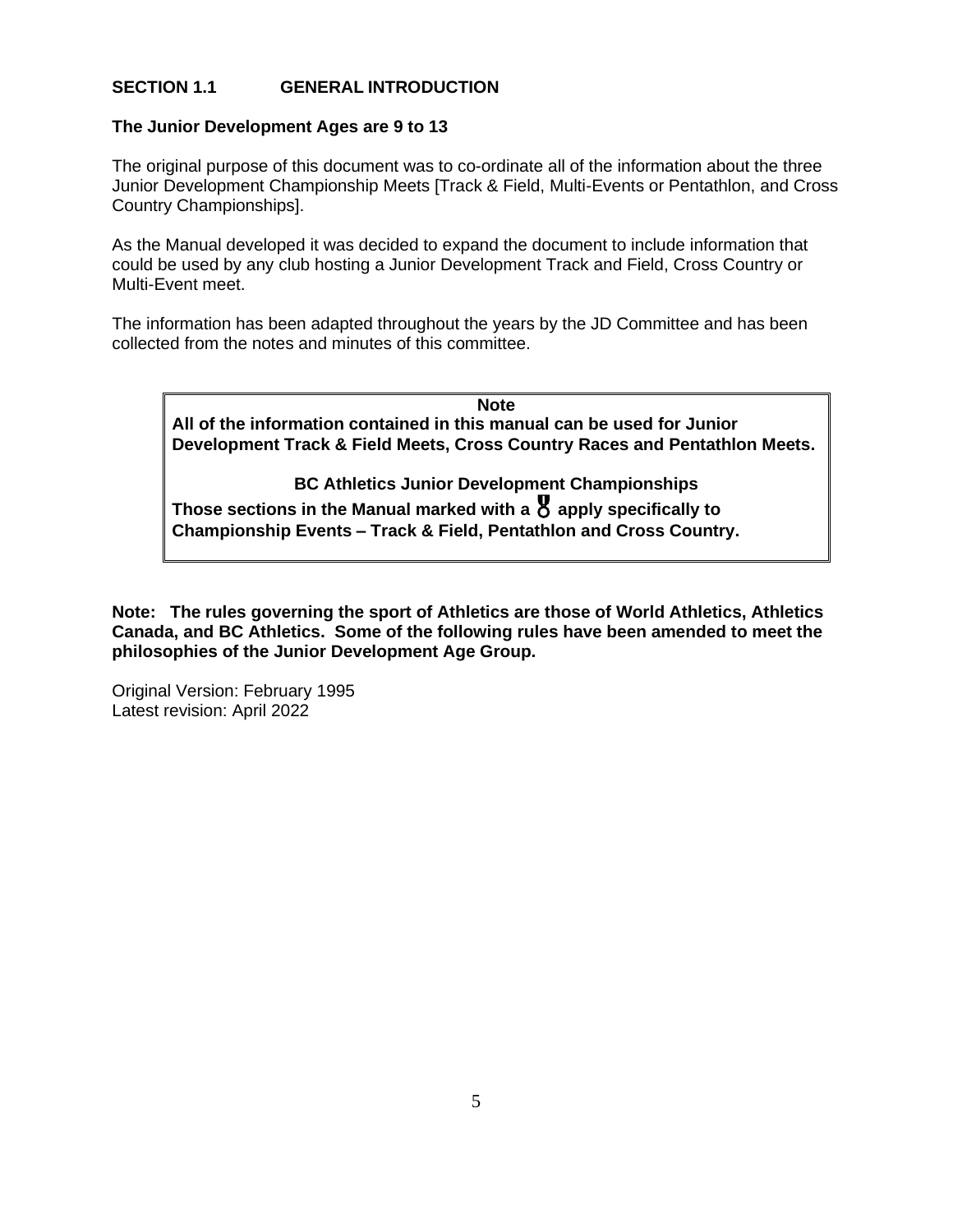## **SECTION 2.1 MEET REGISTRATION FORMS**

 Registration packages for Championship Meets are to be prepared by the host club in consultation with the JD Committee and reviewed by BC Athletics Staff prior to publishing.

 Information on the methods and programs for the registration of athletes can be obtained by contacting the BC Athletics Office or the Chair of the Junior Development Committee.

 The registration package must display the BC Athletics logo and that of any corporate sponsor or sponsors as required under any existing agreements.

 A copy of the registration package is to be sent to BC Athletics for review and distribution to all clubs registered with BC Athletics. Host clubs are requested to submit the registration package **2** months prior to the event.

 The BC Athletics Office will provide a link to the meet package to the clubs a minimum of **<sup>6</sup>** weeks prior to the event. The package will be posted on the BC Athletics web site with links from the BC Athletics Blog and other Social Media on the BC Athletics website.

**8** Entry Deadline:

- This is set by the Meet Director in discussion with Entries Coordinator and Host Organizing Committee.
- The normal entry deadline is 10 to 7 days prior to the first day of competition.
- After that deadline all meet entries shall be late meet entries and charged accordingly.

Contact information for the Meet Entries Coordinator is to include an Email to assist clubs with late entries or changes in their registration information.

 $\gamma$  Performances – Times/Distances/Heights for seeding must be submitted for each athlete listed on the entry form.

Relay teams are to be listed separately and may be registered on the day of the meet. Relay fees may be deferred until teams are registered at the meet.

**8** Late entries may be added before the deadline on each day of the meet as set out in the Meet Registration Package. Late entries will be allowed, as space permits.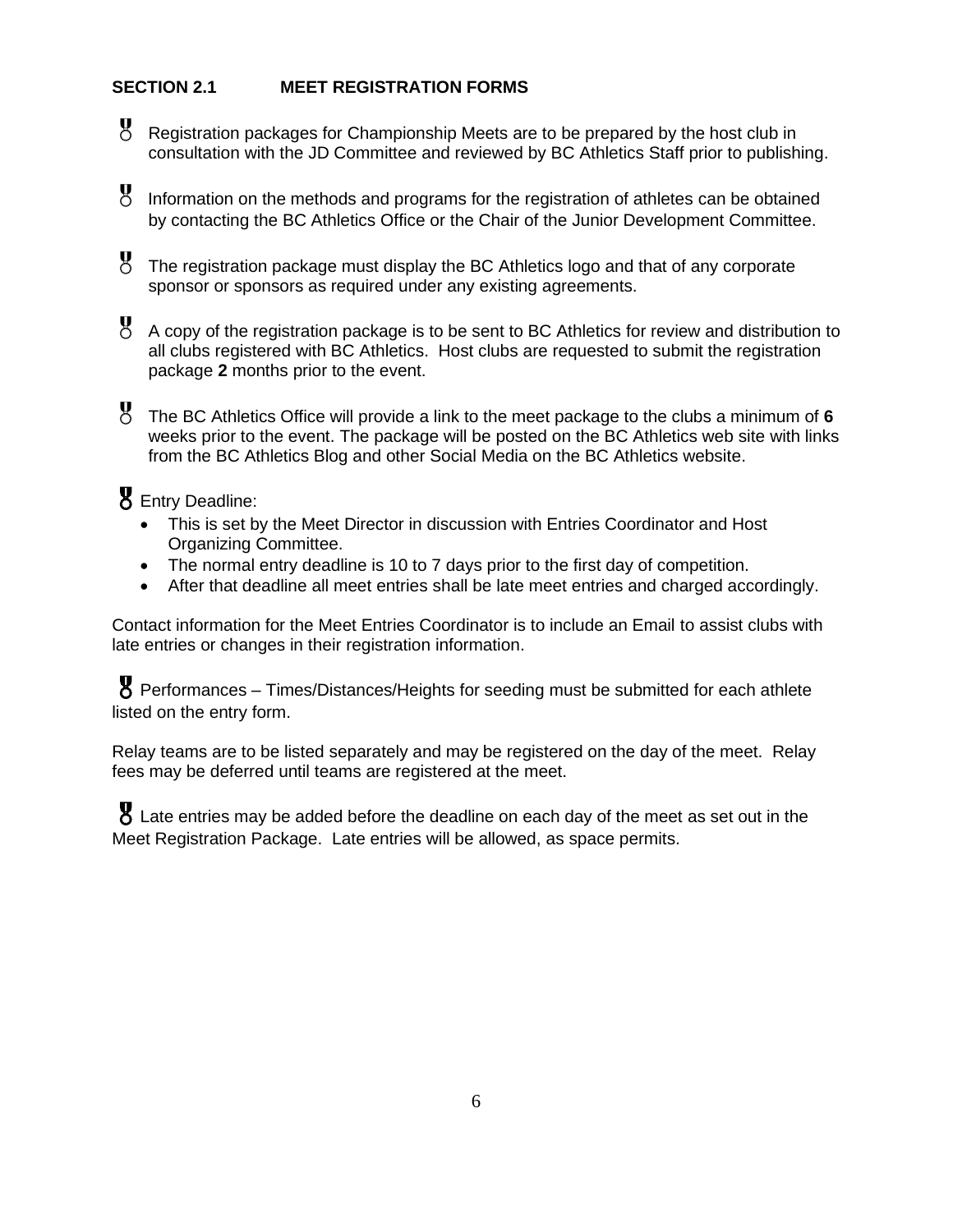## **SECTION 2.2 REGISTRATION INFORMATION**

The registration process for a Junior Development Track and Field Meet should include the following information:

- Contact person for each club.
- Phone number and Email address for each club.
- Every athlete's BC Athletics registration number.
- Seed performance times for all track events and, as necessary, distance and heights for field events for each athlete.

Athletes holding a current BC Athletics Junior Development competitive membership may compete in any BC Athletics sanctioned meet where events are offered for their age group.

Athletes who attend a school that holds a valid School Club or School District membership may compete for their school in any Junior Development meet from Sept 1st to June 30th or the end of the Jack Brow Meet, whichever is later. School Club/School District and School Day of Event memberships are not valid and are not permitted in July and August.

BC Athletics Training memberships are not eligible for entry in BC Athletics sanctioned events. Athletes holding a Training membership can only compete in Junior Development meets from Sept 1st to June 30th as part of a school team that holds a valid BC Athletics School Club/School District membership, or, as an Unattached athlete by paying the BC Athletics "School Day of Event" membership. Athletes entering a meet using a School Club/School District membership for a School Day of Event membership must compete under their school's name or as Unattached, they cannot compete for their club. Between July 1st and Aug. 30th, athletes holding Training memberships may compete for their club in "Twilight" and "All-Comers" meets only, with the purchase of a BC Athletics "Day of Event" membership.

In order to enter the BC JD Track & Field and BC JD Pentathlon Championships athletes must hold a BC Athletics competitive membership. If the JD Pentathlon is in June the athlete can entered with a Day of Event or School Club/School District membership.

The Meet Entries Coordinator must check that each athlete has a valid BC Athletics competitive membership. Individual clubs are to be notified by the Meet Entries Coordinator if any athlete does not have a valid BC Athletics competitive membership.

Each club is responsible for ensuring that their athletes hold current BC Athletics Competitive memberships. The Meet Entries Coordinator can request a list of current competitive members from BC Athletics for downloading to the club's meet registration program. This will allow all athletes to be automatically checked for valid BC Athletics Competitive memberships.

Any late entries must be accompanied by the athlete's current BC Athletics membership number. These must be checked as athletes are entered in the meet data base.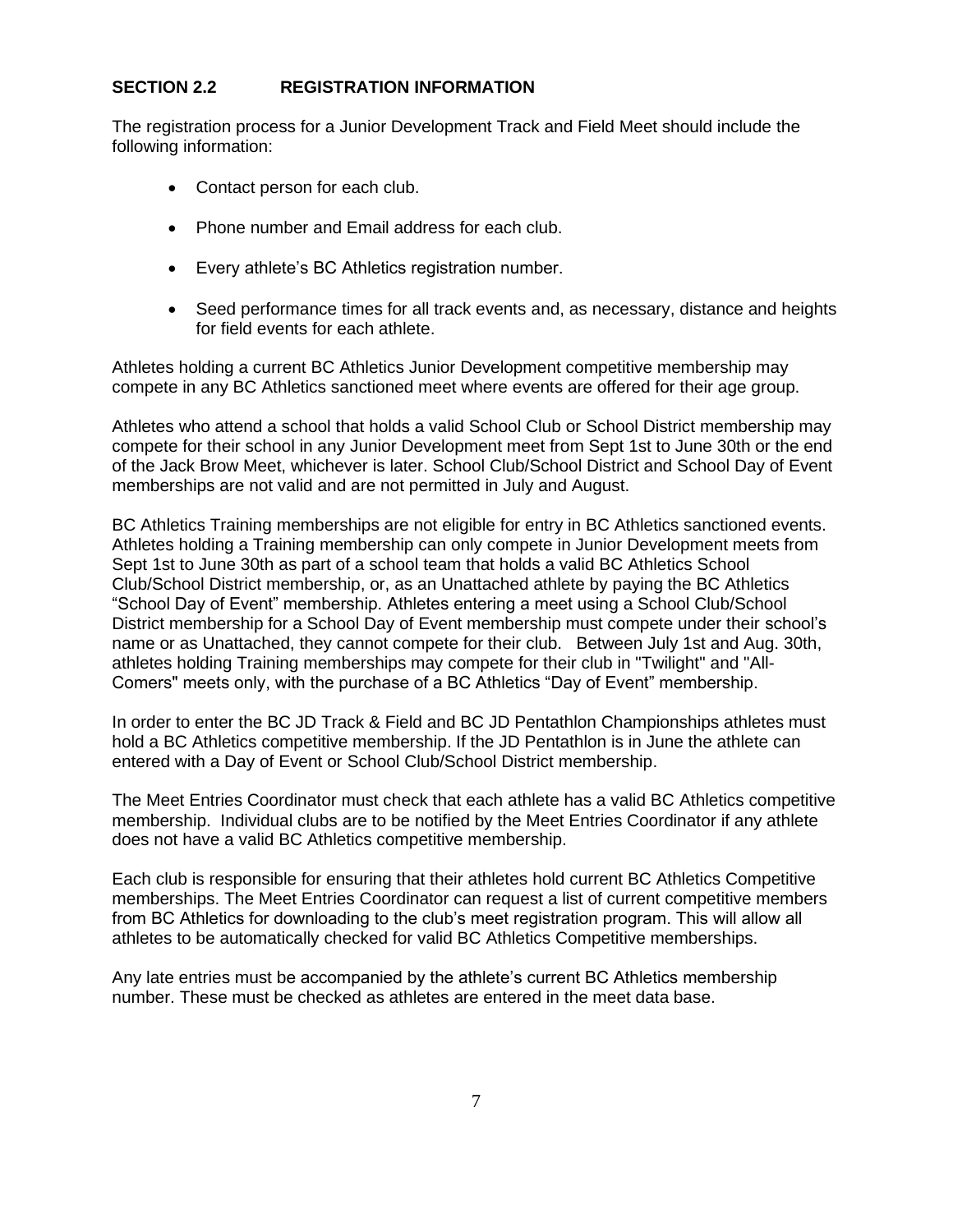## **SECTION 2.3 FINANCES**

- The Host Organizing Club/ Committee for the Track & Field and Pentathlon Championships retain 75% of the gross registration/entry fee revenue.
- 25% of the gross entry/registration fees collected for BC Championships by the host club is to be returned to BC Athletics.
- A hosting grant is provided by BC Athletics for BC Championships.
- BC Athletics arranges for and provides to the host club/organizing committee all the BC Championship Medals and Ribbons.
- Host clubs will be paid the hosting grant within one month of submitting the:<br>
U Financial statement for the championships;<br>
U Post Event Submission Form and Associated fees (see Event Directors<br>
U 25% of the Gross Entry F
	- Financial statement for the championships;
	- Post Event Submission Form and Associated fees (see Event Directors Resources);
	- 25% of the Gross Entry Fees; and
	- All unused Championship Medals and Ribbons to the BC Athletics office.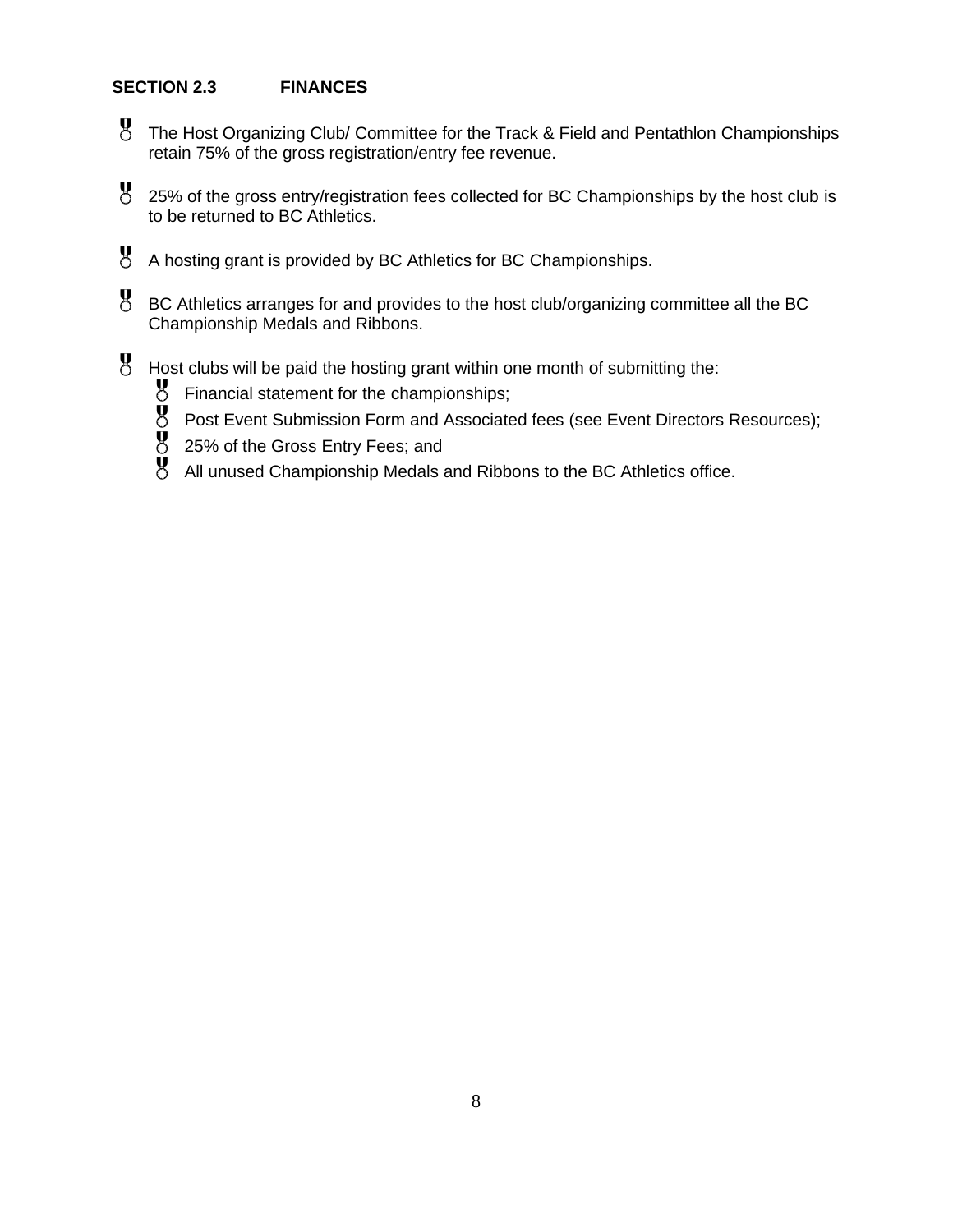## **SECTION 2.4 ENTRY FEES FOR CHAMPIONSHIP MEETS**

 Fees for Championship Events are to be reviewed annually by the JD Committee and are to be revised when necessary. Approval is through the BC Athletics Board of Directors and/or Membership at the Annual General Meeting.

## **CURRENT ENTRY FEE STRUCTURE FOR CHAMPIONSHIP MEETS**

#### **BC Athletics Junior Development Track & Field Championships**

#### *Regular Registration Fee*

The first individual event is **\$13**. This includes a \$5 surcharge to support Officials Development. All subsequent individual events are **\$8** per event.

#### *Late Registration Fee*

The first individual event is **\$20**. This includes a \$5 surcharge to support Officials Development. All subsequent individual events are **\$15** per event

Relays are to be **\$20** per team and can be paid on the day of the meet. \*Relays are not subject to the late entry charge.

## **BC Athletics Junior Development Pentathlon Championships**

 Entry fees for each athlete are **\$30**. Late entry fees are **\$40** per athlete. These fees include a \$5 surcharge to support Officials Development.

#### **BC Athletics Junior Development Cross Country Championships**

 Entry fees are **\$17** per athlete. Late entry fees are **\$25** per athlete. These fees include a \$5 surcharge to support Officials Development

PLEASE NOTE: When entering competitions, Clubs and individuals must include the entry fee payment. Payment must be received before any athlete will be permitted to compete.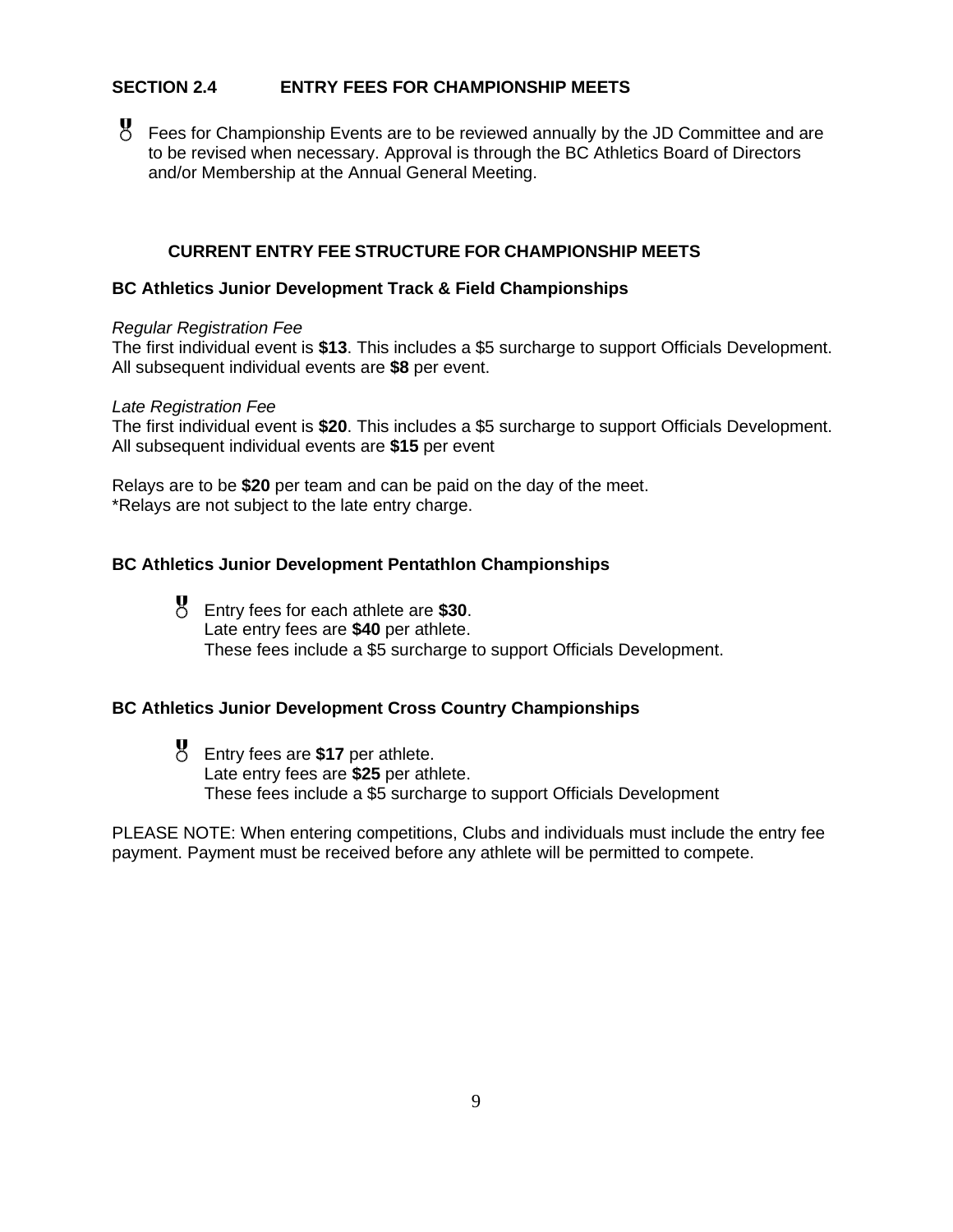## **SECTION 3.1 SCHEDULE OF EVENTS**

When creating a schedule for a meet, care should go into trying to minimize the impact on athletes and parents. This can be achieved by avoiding conflicts between popular events, limiting time between heats and finals, when running a meet with multiple age groups.

 The schedule of events is to be determined by the host club in consultation with the Junior Development Committee and the BC Athletics Introductory Programs Coordinator and Meet Officials Coordinator as appropriate. Only events approved as competition events for an age group may be included in the Championship (See Section 5.2).

 Championship Meets start no earlier than 11:00 AM on the first day of competition to allow teams and clubs to travel to the event.

The host club needs to be able to adapt the schedule:

- 1. If too few or too many athletes register for a single event.
- 2. Based on the facility where the Championship is being hosted.

It is recommended that the more popular field events be divided into equal sections to avoid long waits and delays in those age categories which contain large numbers of athletes.

Example: If one age category in high jump needs to be divided into sections, then the officials at the event will divide the participants into two equal sections. The two groups may be formed based on random selections [divide the athletes into two random groups] or based on performances [lower performances in one group and the higher performances in the other group]. In both cases the two groups will agree upon a starting height and the advances shall be the same number of cm, as both groups must follow the same progression of heights. [For example, the starting height in both pits is 1.05 m and the bar is raised 5 cm at each increase.]

The schedule should be chosen carefully to avoid conflicts between track and field events for the same age groups.

In preparation for a track event, parents or a coach may stand in at the marshaling area for an athlete who is at a field event. This designated person can then notify the athlete as time nears for the track event. Athletes may, if at a field event, ask to compete first in a round and then last in the next round.

Both track and field events may proceed up to a maximum of 30 minutes ahead of schedule.

Announcements must be made if events are to be moved ahead of schedule.

Track events will proceed from oldest to youngest with girls first.

Heats are to be run as a final if there are not enough athletes for two heats. In this case the final will be run at the scheduled heat time.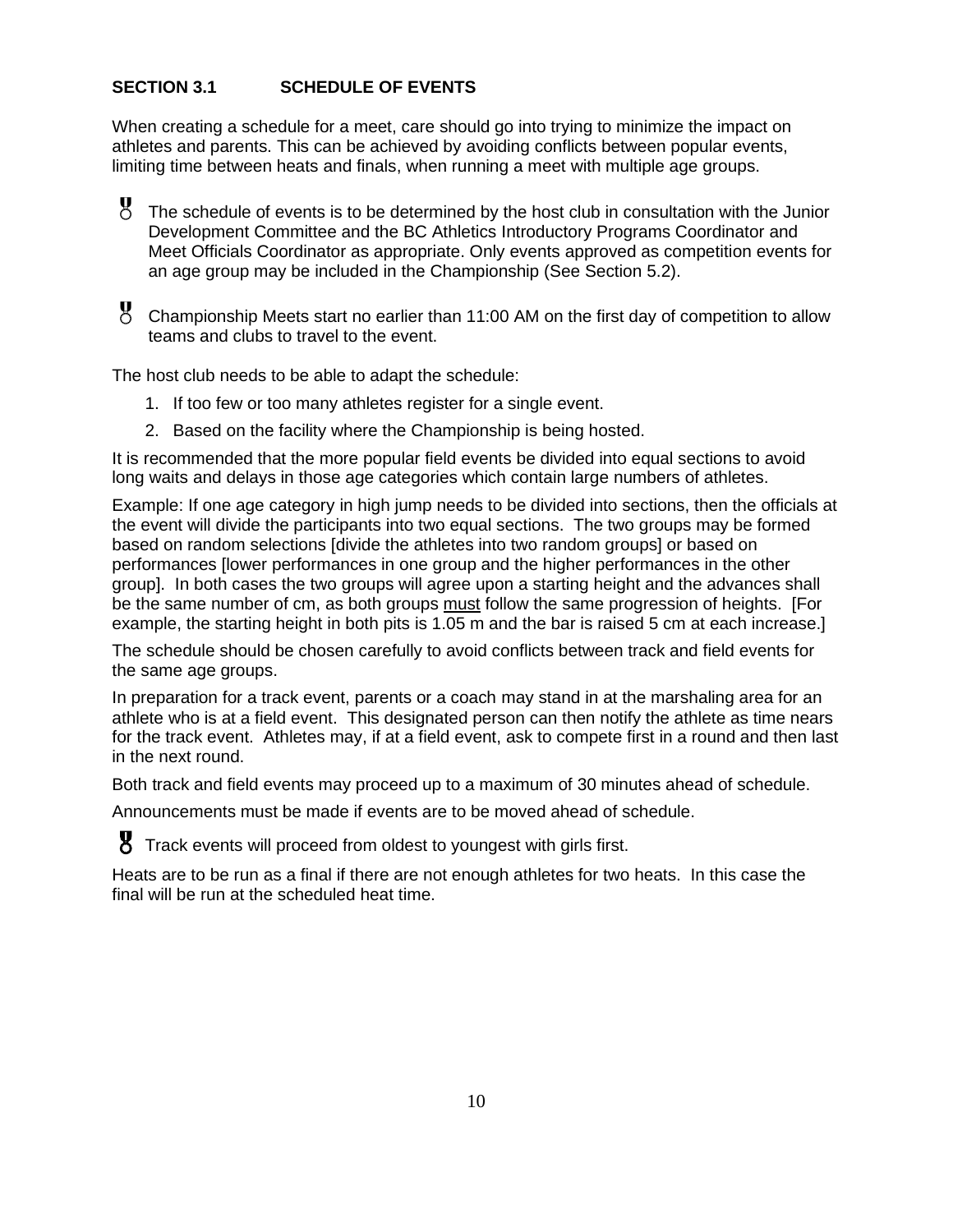## **SECTION 3.2 OFFICIATING**

The host club is to contact the BC Athletics Officials Committee Regional Coordinator to arrange for qualified officials to be present at all meets.

 Both the BCJD Track & Field Championships and the BCJD Pentathlon Championship are required to use an electronic timing system. The system must include two cameras, one on each side of the track, and each system must be operated separately. If such a system is not available to the host club, the host club is to contact the BC Athletics office for contact information for photo-electronic timing systems and someone to run the system. The host club is to designate an Officials' Manager to be responsible for the meet and to consult with the BC Athletics Officials Committee.

At a Junior Development meet, the meet organizers are to be responsible for the total organization of the meet including providing the chiefs for each individual field event, who in turn are in charge of coordinating each field event.

- Both a Track Referee and a Field Referee are required for a Championship event.
- At a Championship Meet the meet organizers are to ensure that qualified officials are available to chief each field event.

A check-in table for technical aides and officials should be set up at the meet. A list of scheduled officials and volunteers should be available at this site.

## **SECTION 3.3 VOLUNTEER OFFICIATING AT CHAMPIONSHIP MEETS**

 The BC Athletics Junior Development Championships host is responsible for providing all Officials and volunteers required for the successful hosting of the event. Participating clubs may be contacted by the host club if additional volunteer support is required.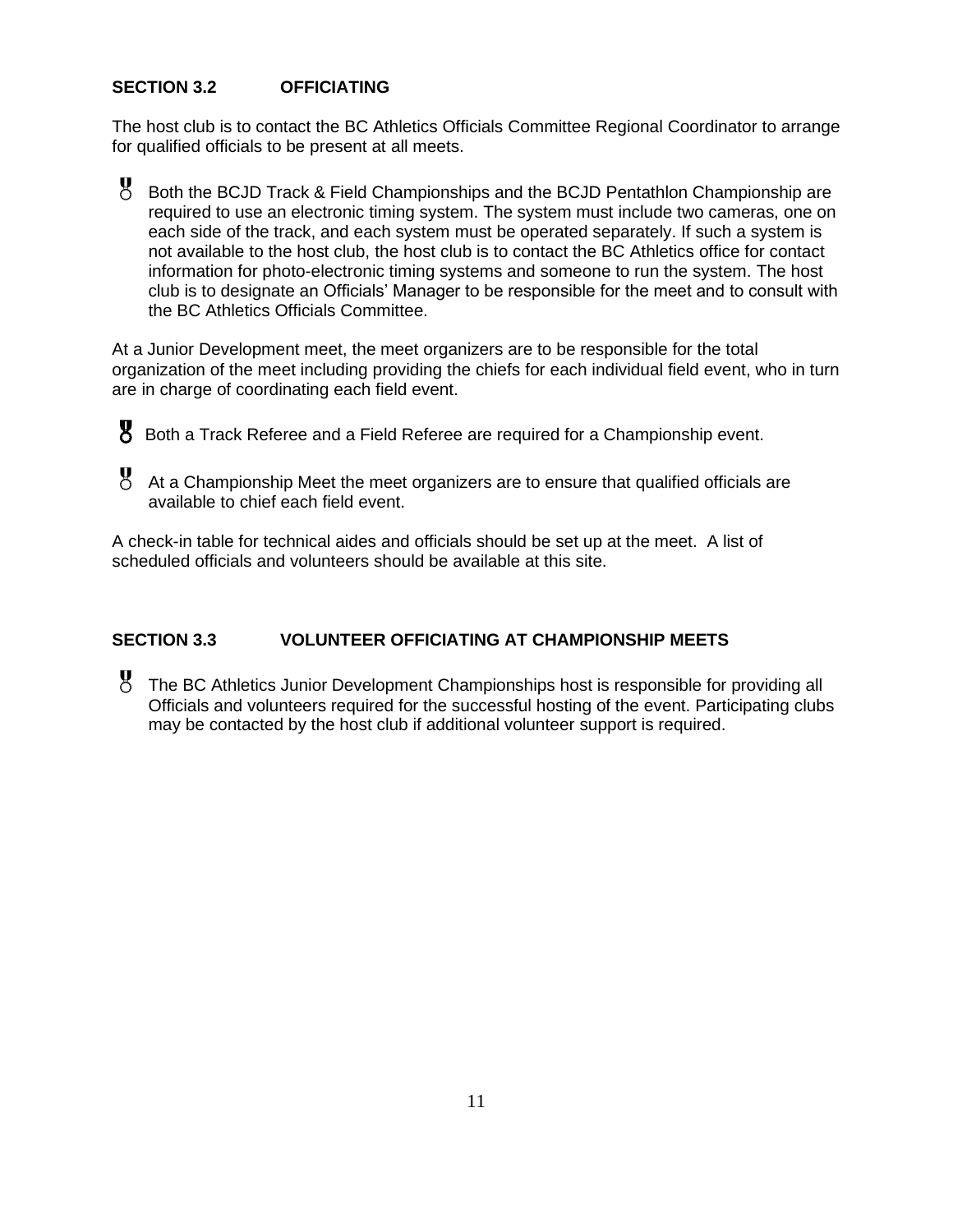## **SECTION 3.4 AWARDS**

- Medals are to be given for 1st, 2nd, and 3rd place finishes.
- Ribbons are to be given for 4th to 8th place finishes.
- BC Athletics arranges for and provides all championship medals and ribbons to the hosts.
- Extra medals and ribbons from the championships are to be returned to the BC Athletics Office.
- The BC Athletics logo is available through the BC Athletics Office.
- Medals are to be awarded for 1st, 2nd, and 3rd place finishes in the relay events.
- Separate award ceremonies for medal winners are encouraged whenever possible. With the number of announcements required at this type of meet, it is not always possible to announce all results.
- The host club should set up a separate awards booth away from the results room to avoid congestion in the results area. All athletes and coaches should be made aware of any awards ceremonies that will take place and/or where the Awards Booth is located. This information should be printed and distributed at the Technical Meeting prior to the Championship, included with the competition numbers and announced throughout the days of the Championships.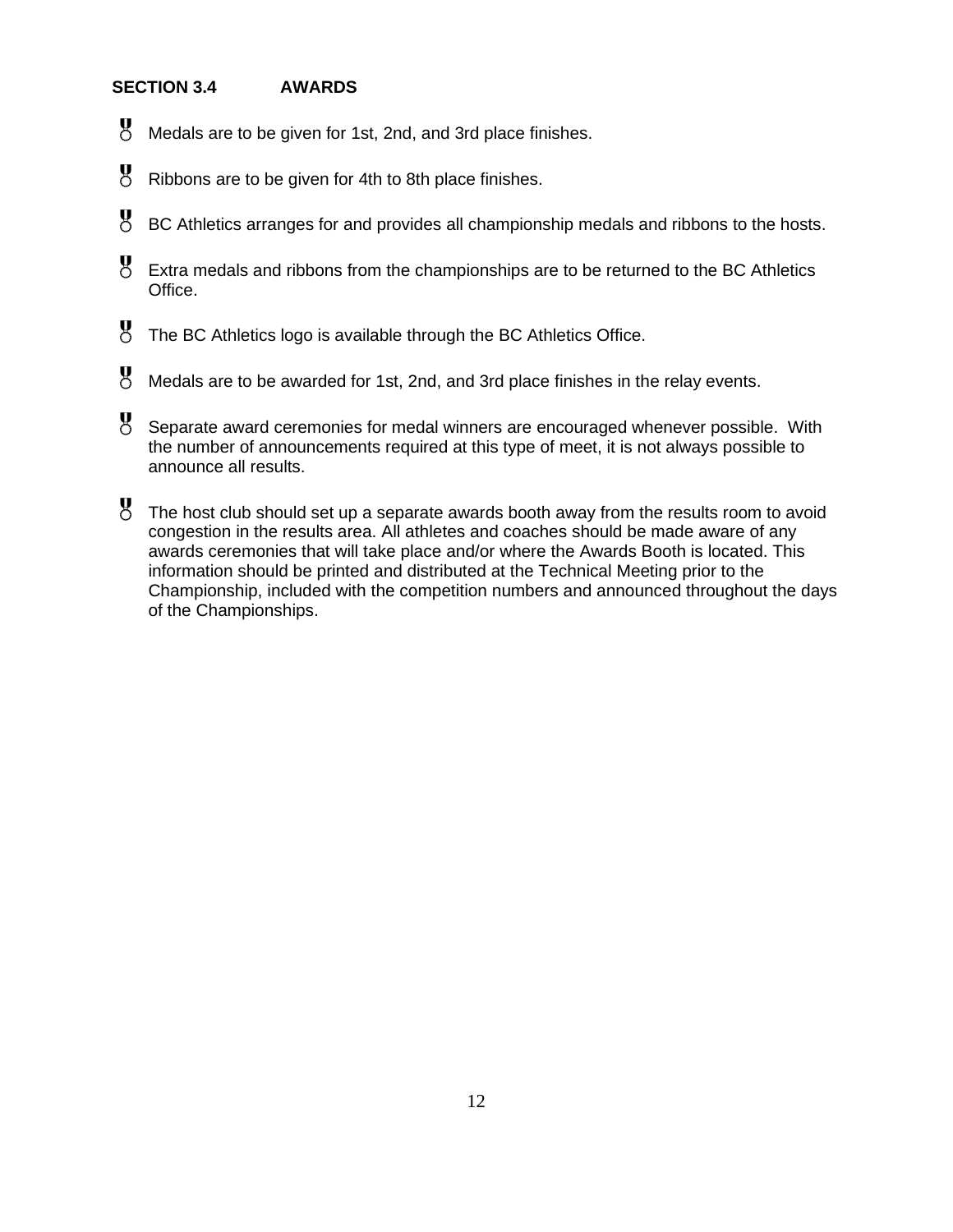## **SECTION 4.1 MEDICAL REQUIREMENTS**

**Please Note: Medical and safety personnel must be trained in sports-aide and/or sport medicine in order to comply with BC Athletics regulations.** Contact BC Athletics for more information.

St. John Ambulance personnel trained in sports medicine or someone with equal qualifications must be in attendance at all times during the competition. A doctor trained in sports medicine is not required but it is a definite advantage to have one present during the meet

A separate medical room or tent is to be set up for the athletes. This should be located near the finish line and outside the infield but visible from the track. Ice and emergency medical supplies [full medical emergency kit] should be available at all times.

Water must be available at all track and field marshaling areas, at field events, and at the finish line.

#### **SECTION 4.2 SAFETY REQUIREMENTS**

BC Athletics, Athletics Canada, and World Athletics safety rules and regulations must apply at this meet.

Emergency transportation [cars or ambulance] must be available at all times.

All throwing events must be clearly marked and roped off if possible to ensure that athletes or spectators don't wander into these areas by mistake.

Equipment is to be inspected for safety before each event by the officials at that event.

Field events should be located far enough away from other events so that areas do not conflict.

Long jump and triple jump pits must be dug, raked, and checked for foreign objects. Approaches are to be swept clean and jump lines are to be clearly marked.

High jump approaches are to be swept clean.

The track is to be checked and cleared of debris.

Liability Insurance is provided for the Host Organizing Committee and all volunteers.

Liability Insurance and Sport Injury and Accident Insurance is provided to all registered members of BC Athletics [i.e. official, coach, associate]

Liability Insurance is provided to facility owner(s) and sponsor(s) of the Championship under the BC Athletics insurance policy.

• Details of insurance coverage – limit and deductible is available by contacting the BC Athletics office

Athletes are covered by the insurance (liability and sport injury/accident) provided through their individual membership with BC Athletics.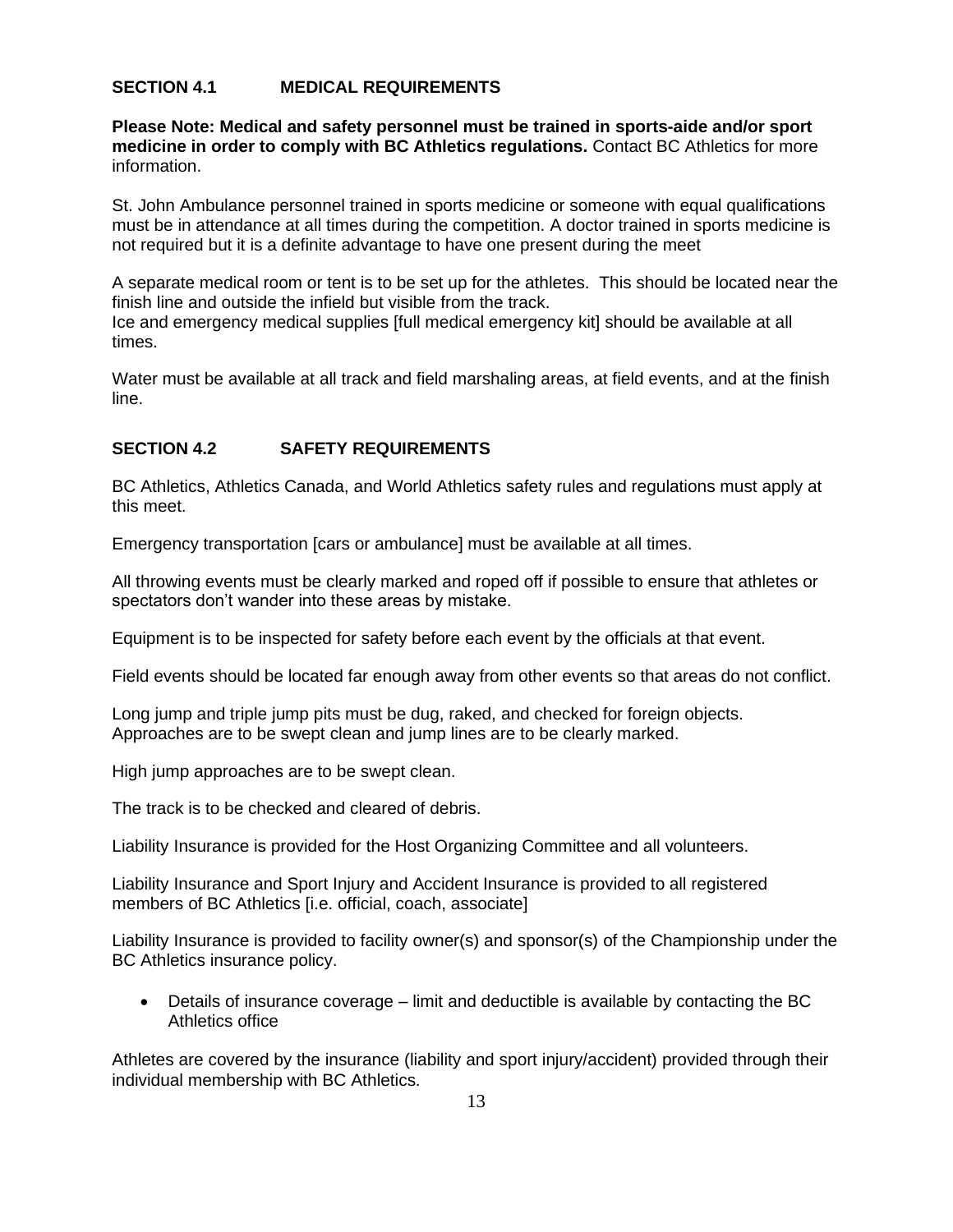## **SECTION 5.1 ATHLETES' REQUIREMENTS**

Athletes holding a current BC Athletics Junior Development competitive membership may compete in any BC Athletics sanctioned meet where events are offered for their age group.

Athletes who attend a school that holds a valid School Club or School District membership may compete for their school in any Junior Development meet from Sept 1st to June 30th or the end of the Jack Brow Meet, whichever is later. School Club/School District and School Day of Event memberships are not valid and are not permitted in July and August.

BC Athletics Training memberships are not eligible for entry in BC Athletics sanctioned events. Athletes holding a Training membership can only compete in Junior Development meets from Sept 1st to June 30th as part of a school team that holds a valid BC Athletics School Club/School District membership, or, as an Unattached athlete by paying the BC Athletics "School Day of Event" membership. Athletes entering a meet using a School Club/School District membership for a School Day of Event membership must compete under their school name or as Unattached, they cannot compete for their club. Between July 1st and Aug. 30th, athletes holding Training memberships may compete for their club in "Twilight" and "All-Comers" meets only, with the purchase of a BC Athletics "Day of Event" membership.

- Prior to the start of a Championship Meet, all competitors must hold a BC Athletics competitive membership.
- Photo identification may be requested to verify the athlete and reference this to the BC Athletics Membership list of eligible athletes.

Current registration lists are provided to the host club by BC Athletics so that the meet registrar can check on the membership status of an athlete.

Club uniforms (singlets) must be worn during the competition.

If numbers are to be used at an event:

.

Numbers must be worn on the front of athletes' singlets for the JD Championship Meet.

• Photo finish timers may specify additional requirements – i.e. Hip Numbers. Meet directors should check with them well ahead of the meet.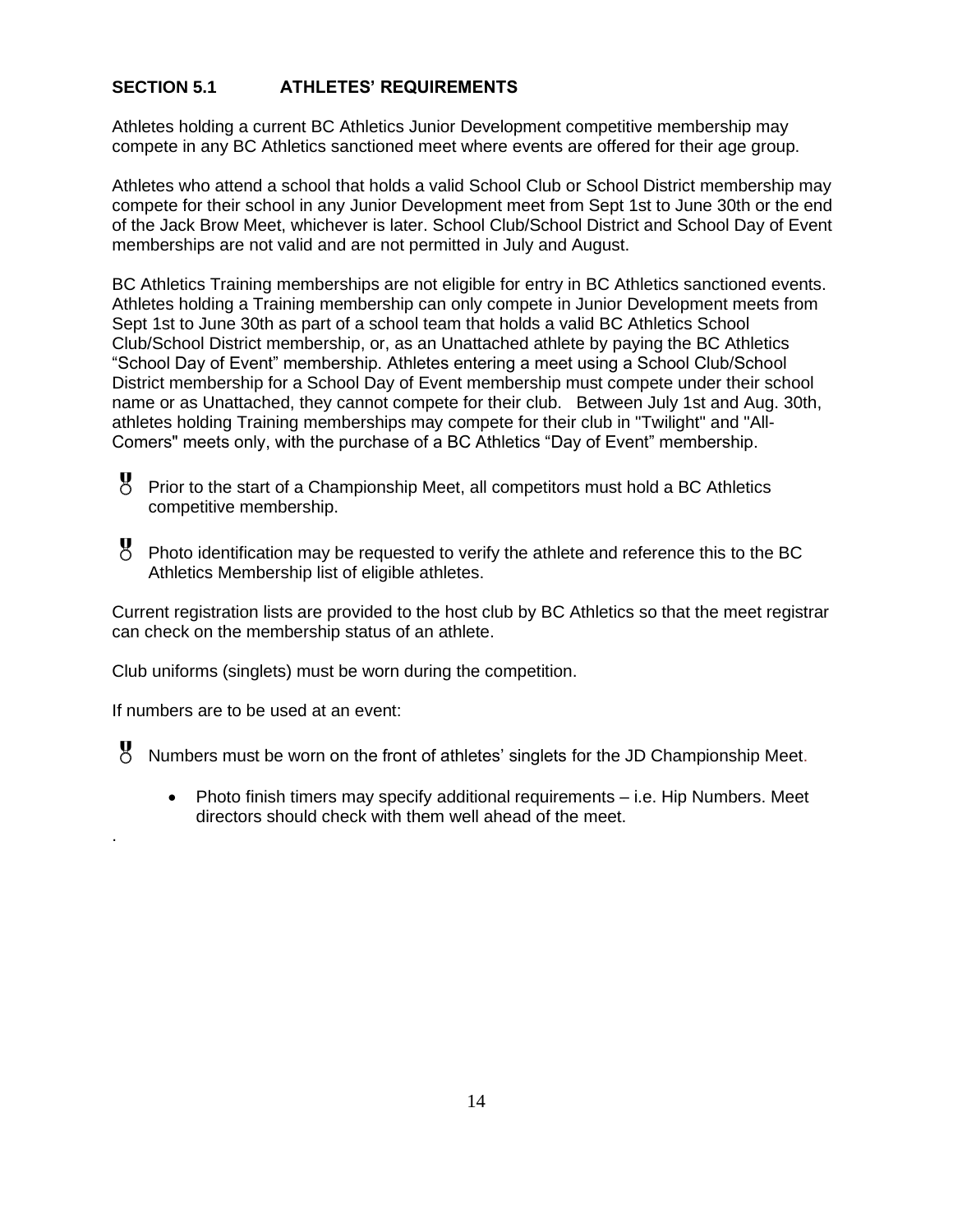## **SECTION 5.2 AGE CATEGORIES AND EVENTS**

Athletes must compete in single age categories, determined by their year of birth.

In the event of insufficient numbers of athletes registered in an event, age groups may be combined at the discretion of the Meet Director following the BC Athletics guidelines for combining age categories. Specifically, meet directors may decide to combine two consecutive age groups. However, awards must be determined by one year age groups. If an event is not offered for a particular age group an athlete shall not be allowed to move up in order to compete.

The following are the Track & Field Events that are contested in each of the age groups [9 to 13 years]. Age groups are calculated as of December  $31<sup>st</sup>$  in the year of competition.

 $\Box$  = indicates that the event is held for that gender and age class  $RW = race$  walk Medley Relay = 200/200/200/600

|        | F <sub>9</sub> | M 9 | F 10 | M 10 | F 11 | M 11 | F 12 | M 12 | F 13 | M 13 |
|--------|----------------|-----|------|------|------|------|------|------|------|------|
| 60m    | ☑              | ☑   | ☑    | ☑    | ☑    | ☑    |      |      |      |      |
| 100 m  | ☑              | ☑   | ☑    | ☑    | ☑    | ☑    | ☑    | ☑    | ☑    | ☑    |
| 200 m  |                |     |      |      | ☑    | ☑    | ☑    | ⊠    | ☑    | ☑    |
| 300 m  |                |     |      |      |      |      | ☑    | ☑    | ☑    | ☑    |
| 600m   | ☑              | ☑   | ☑    | ☑    | ☑    | ☑    |      |      |      |      |
| 800 m  |                |     |      |      |      |      | ☑    | ☑    | ☑    | ☑    |
| 1000 m | ☑              | ☑   | ☑    | ☑    | ☑    | ☑    |      |      |      |      |
| 1200m  |                |     |      |      |      |      | ☑    | ☑    | ☑    | ☑    |
| 2000 m |                |     |      |      |      |      |      |      | ☑    | ☑    |
|        |                |     |      |      |      |      |      |      |      |      |
|        | F9             | M 9 | F 10 | M 10 | F 11 | M 11 | F 12 | M 12 | F 13 | M 13 |

|                     | гэ | IVI J | r IV | MI IV | <b>FIL</b> | <b>MII</b> | E IZ | MI IZ | гь | IVI IJ |
|---------------------|----|-------|------|-------|------------|------------|------|-------|----|--------|
| 60 m H              | ☑  | ☑     | ☑    | ☑     | ☑          | ☑          |      |       |    |        |
| 80 m H              |    |       |      |       |            |            | ☑    | ☑     | ☑  | ☑      |
| 200 m H             |    |       |      |       |            |            | ⊽    | 罓     | R  | ⊽      |
| 800 m RW            | ☑  | ☑     | ☑    | ☑     | ☑          | ☑          | ☑    | ☑     |    |        |
| 1500 m RW           |    |       |      |       |            |            |      |       | ⊡  | ☑      |
| 4 x 100 Relay       | ☑  | ☑     | ☑    | ☑     | ☑          | ☑          | ⊽    | ☑     | ☑  | ☑      |
| <b>Medley Relay</b> |    |       |      |       | ☑          | ☑          | ☑    | ☑     | ☑  | ☑      |

|                   | F9 | M 9 | F 10 | M 10 | F 11                    | M 11 | F 12 | M 12                    | F <sub>13</sub> | M 13              |
|-------------------|----|-----|------|------|-------------------------|------|------|-------------------------|-----------------|-------------------|
| <b>High Jump</b>  | ☑  | ☑   | ☑    | ☑    | ⊠                       | ☑    | ☑    | ☑                       | ☑               | ⊻                 |
| Long Jump         | ☑  | ☑   | ☑    | ☑    | ☑                       | ☑    | ☑    | ☑                       | ☑               | ☑                 |
| Triple Jump       |    |     |      |      |                         |      |      |                         | ⊠               | ⊠                 |
| <b>Pole Vault</b> |    |     |      |      |                         |      |      |                         | ☑               | ☑                 |
| <b>Shot Put</b>   | ☑  | ☑   | ☑    | ☑    | ☑                       | ☑    | ☑    | ☑                       | ☑               | ⊠                 |
| <b>Discus</b>     |    |     | ☑    | ☑    | ☑                       | ☑    | ☑    | ☑                       | ☑               | ☑                 |
| Javelin           |    |     | ☑    | ☑    | ☑                       | ☑    | ☑    | ☑                       | ☑               | $\overline{\leq}$ |
| Hammer            |    |     |      |      |                         |      | ☑    | ☑                       | ☑               | ☑                 |
| Pentathlon        | ⊽  | ☑   | ⊽    | ☑    | $\overline{\mathsf{v}}$ | ☑    | 罓    | $\overline{\mathsf{v}}$ | ⊽               | ∇                 |

Please refer to the individual sections for the details of hurdles, throwing events, and pentathlon.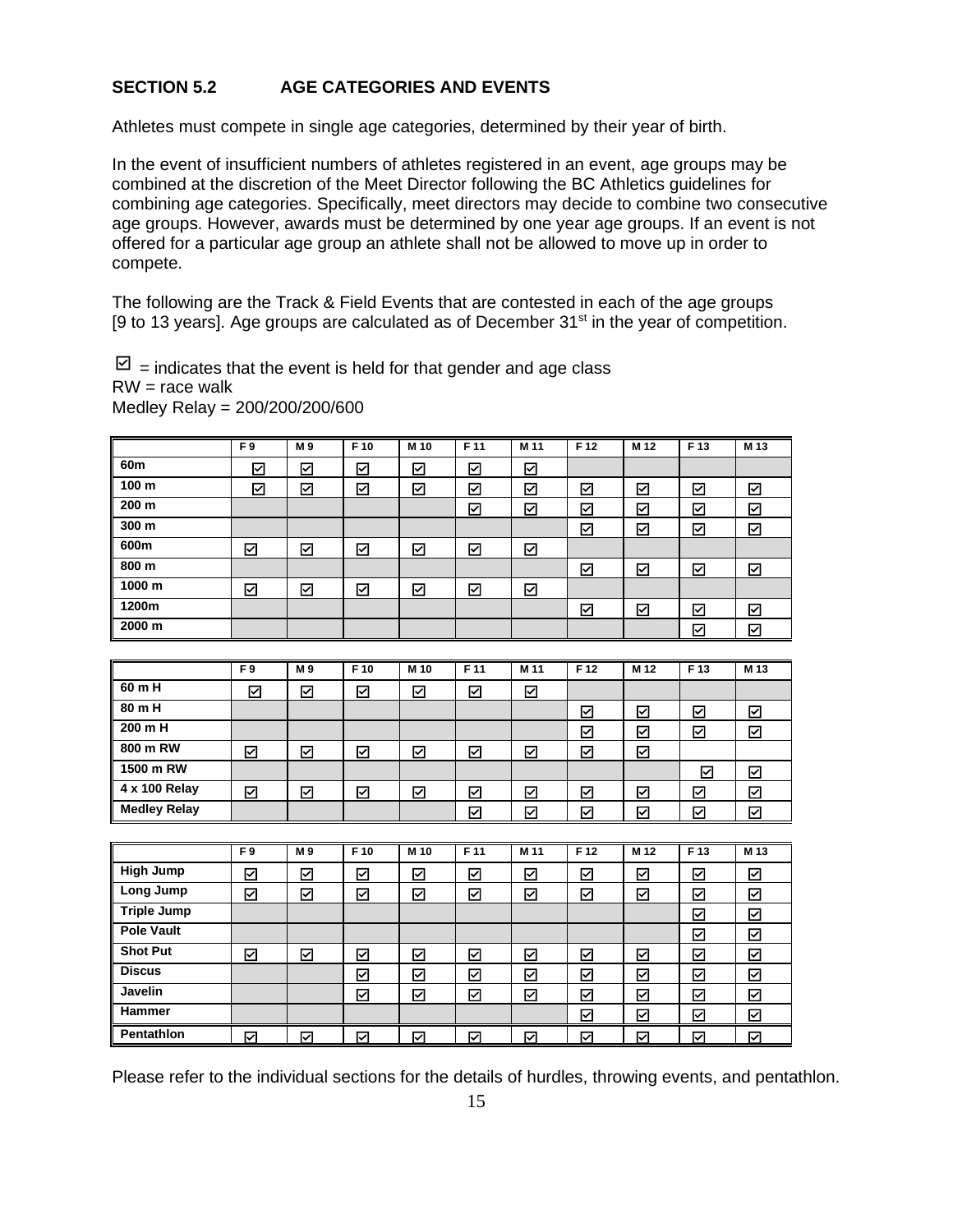## **SECTION 5.3 COACHING REQUIREMENTS**

Coaches or club representatives are required to accompany athletes whenever protests or concerns are raised.

Only coaches or club representatives are to approach the results area to seek clarification of results, seeding, schedules, etc.

A Coaches Technical Meeting is to be held each day prior to the start of competition.

Coaches or club representatives must accompany athletes if there are any problems concerning BC Athletics membership or an athlete's eligibility.

No coaching is permitted in the competition area. The meet director shall see that there are well-defined coaching areas set up away from the competition areas for the field events. No coaching will be permitted from the infield for the track events.

The officials at the Athlete Control Center (marshalling area) and the field events officials should be notified of any scratches by a coach or club official, not by the athletes.

## **SECTION 5.4 FACILITIES AND EQUIPMENT**

- Facilities for this meet should include the following:
	- \* 8 lane synthetic surface track.
	- Change rooms and washrooms.
	- \* Equipment storage area.
	- \* Concession stand.
	- \* Medical room or tent.
	- Results and records room / area.
	- \* Announcer's booth, tent / room or stand.

Equipment is to be provided by the host club. Exceptions include equipment for athletes in specialized events that require special individualized equipment [pole vault poles].

Athletes wishing to use personal equipment must have its use approved at least 1 hour prior to the event in which it will be used.

Any individual athlete's approved equipment may be used by other athletes competing in that event with the exception of pole vault poles.

The host club must provide an official capable of approving equipment.

Starting blocks are not used for the Junior Development Age Group 9 to 13 years of age.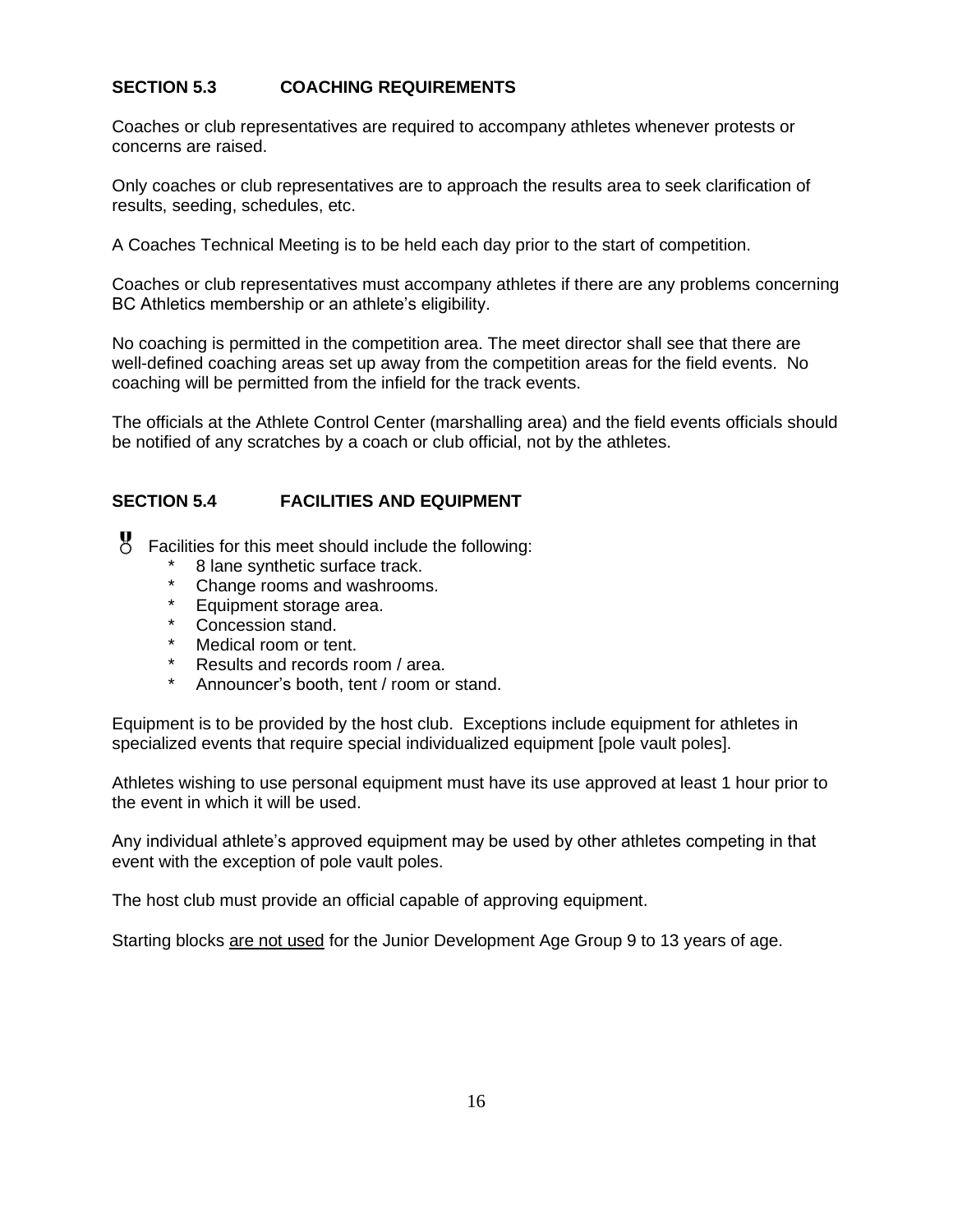## **SECTION 5.5 SEEDING**

- Seed times, if available, should be submitted for all athletes competing in JD Track & Field Championship events.
	- Seeding is done to provide an equal opportunity for all athletes entered in the event to advance to the final. The most current performance information should be provided so that the best performers from the heats and/or semi-finals reach the final.

Any athletes who do not have seed performances submitted with their registration will be:

- Spread evenly throughout the heats in events that have Heats and Finals – i.e.60m, 100m, 60mH, 80mH
- Will be placed in the slowest section of Timed Finals – i.e. 200m, 300m, 600m, 800m, 1000m, 1200m, 2000m, 200mH

Seeding will occur prior to the start of all track events up to and including the 800m races.

In the case of events having heats and finals, the winner of each heat, plus the next fastest times to fill 8 lanes, will proceed to the final. For example, in a 100m with 3 heats, the winner of each heat, plus the next 5 fastest times across all 3 heats, will advance to the finals.

In the case of a tie for the eighth position in a final event, World Athletics Rule #21 of timing to 1/1000 and then by coin toss in the event of a further tie will be followed.

In the case of timed finals, the sections will be seeded with the fastest performances in the same section. The fastest section will compete last.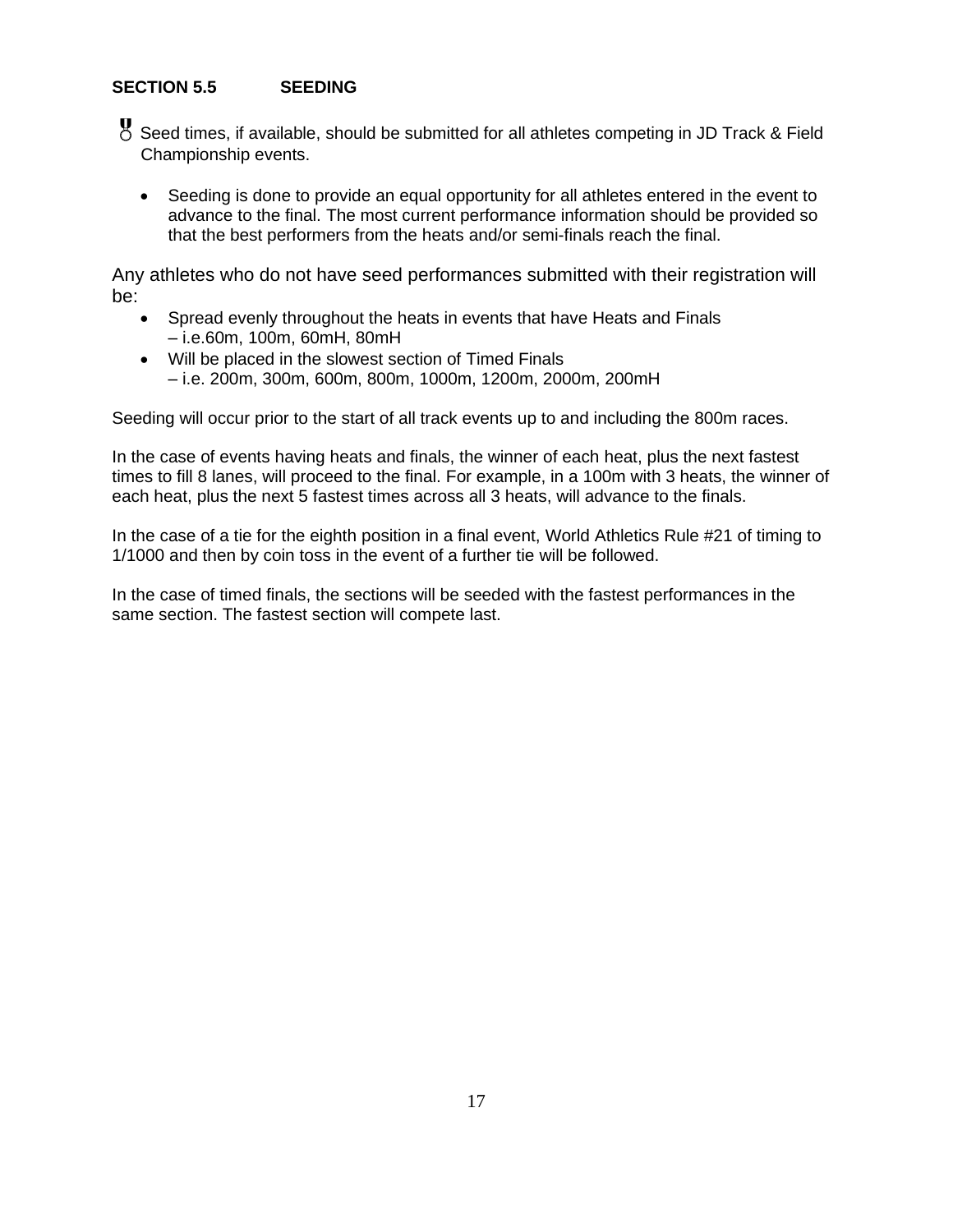## **SECTION 6.1 JURY OF APPEAL**

 If a qualified Jury of Appeal is not available at a Championship Meet then one is to be set up by the host organization if it should become necessary. This jury shall consist of one official and two coaches.

Members of the Jury of Appeal must not work as officials at the meet.

## **SECTION 6.2 PROTESTS**

Protests must be submitted in writing to the Chief of Officials and the Jury of Appeal within 30 minutes of the posting of the results of the event concerned.

Coaches should attempt to resolve the protest with the Head Referee or the Meet Director before presenting it as an official protest to the Jury of Appeal.

 A \$25.00 protest fee is to accompany all protests. This amount will be reviewed yearly by the Junior Development committee.

Athletes are not permitted to resolve conflicts on their own. They may work through the process with the official and their coach but are not to instigate protests with their parents or friends.

Any protest must be dealt with as soon as possible after it has been received.

If the protest is upheld then the protest fee will be returned.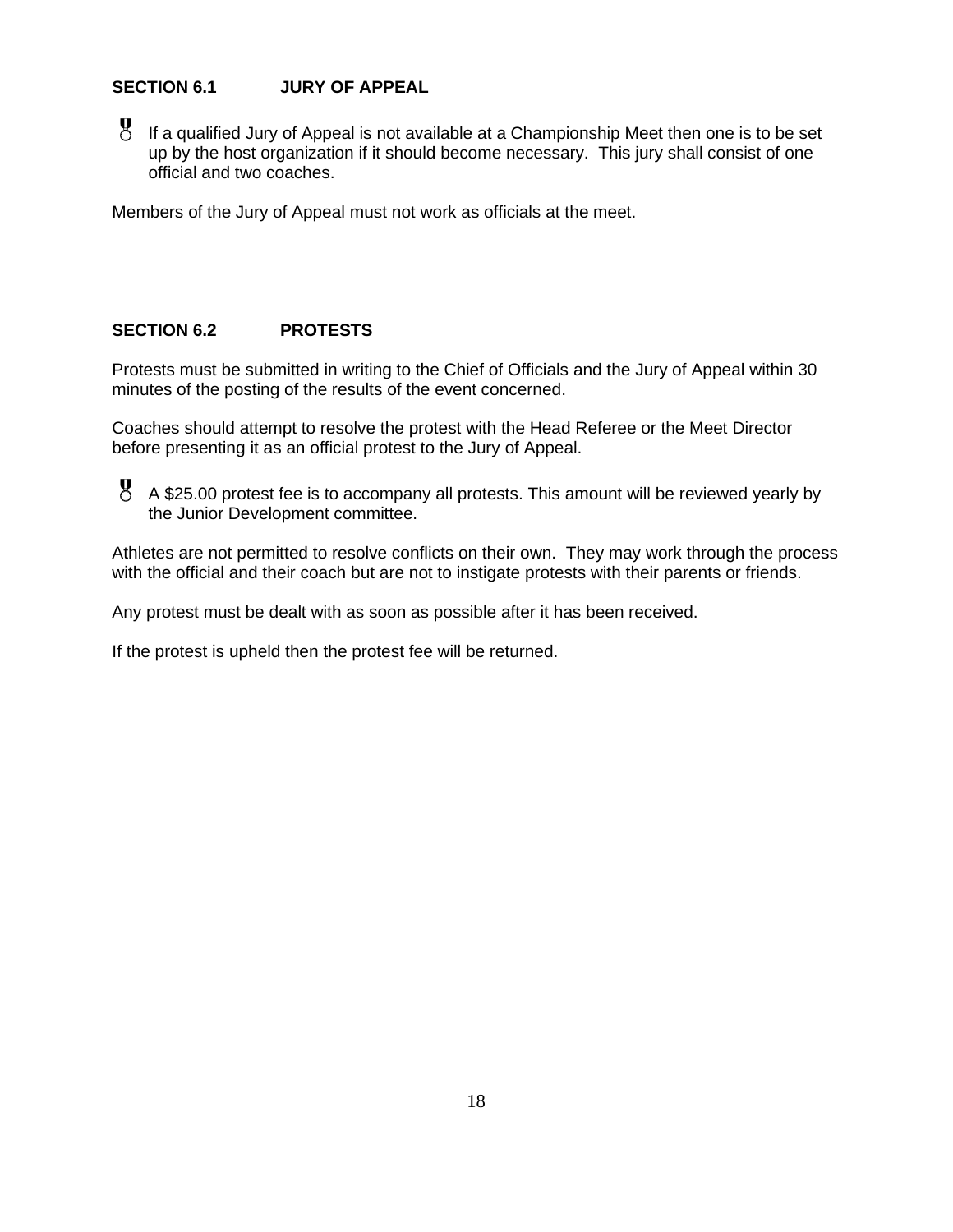## **SECTION 6.3 RESULTS**

Results are to be posted as soon as possible after an event has been completed. Both heat and final results are to be posted.

Officials at field events are to send results in as each age category completes its event. Field event officials are not to hold on to results until their officiating shift is over.

Result sheets must include:

- Method of timing Photo-electronic or Hand Timing Photo Timing – recorded in 100ths of a second (13.21) Hand Timing – recorded in tenths of a second (13.3). See the World Athletics Rule Book for hand timing rules and recording the time.
- \* Weights of implements for each event.
- \* Present years JD awards standard for the event Athletes listed by year, gender, and age.
- \* Number of throws or jumps allowed per athlete.

Athletes competing in a track final are to be notified by announcement as well as on the results board following the qualifying round.

As soon as the meet has ended and results are finalized submit the following four files to BC Athletics and to the Junior Development Statistician: Submit only to BC Athletics.

Hy-tek Meet Backup

- 1. Athlete Roster List sorted by gender
- 2. Athlete Roster List sorted by club/school affiliation
- 3. Results.htm file
- 4. A direct link to where the results are posted on the host organizations website.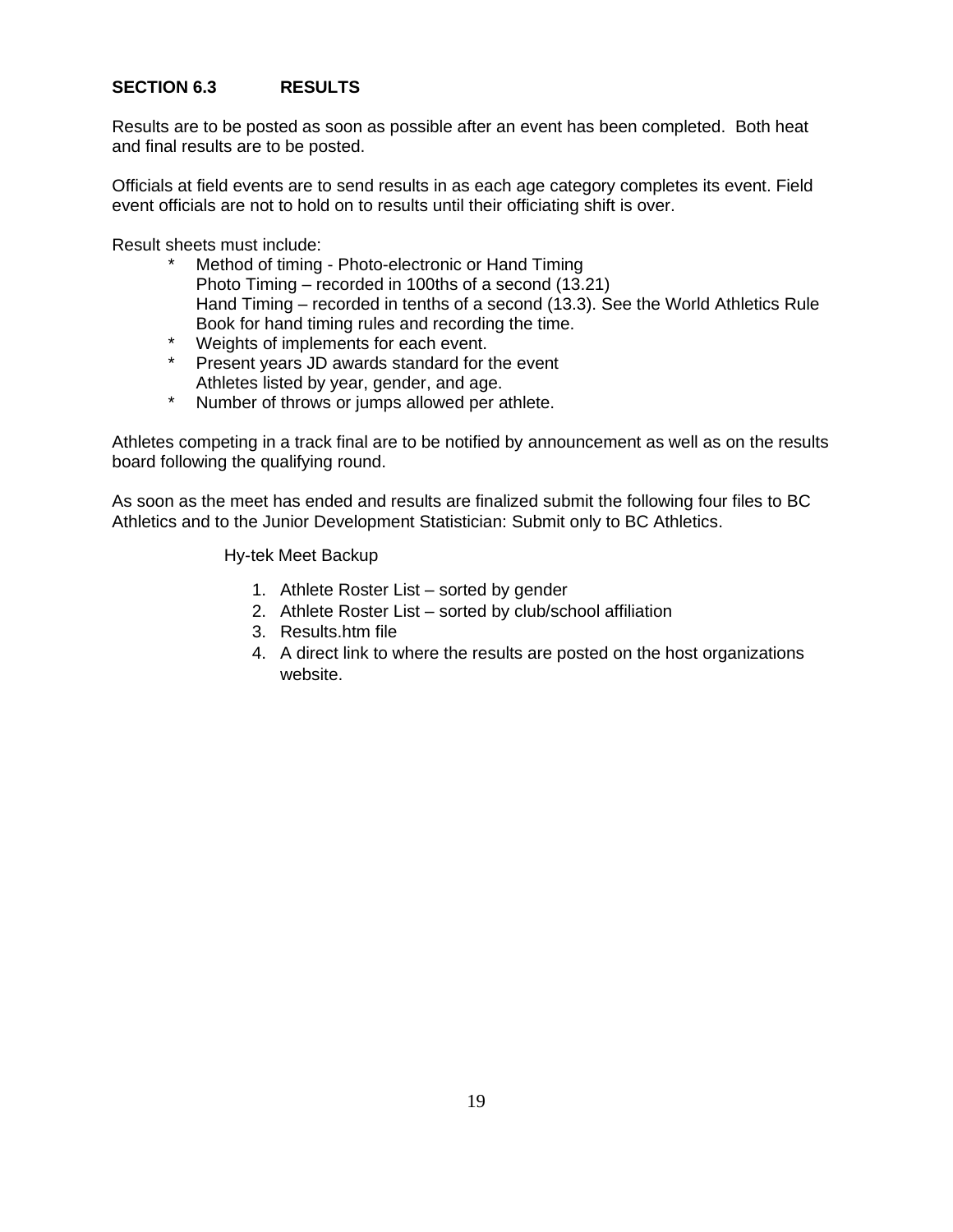## **SECTION 6.4 SCRATCHES**

The officials at the Athlete Control Center (marshalling area) and the field events officials should be notified of any scratches by a coach or club official, not by the athletes.

Coaches or club representatives are responsible for athletes withdrawing from an event.

If an athlete scratches for a medical reason, the athlete must receive a medical assessment from the medical staff before returning to the meet.

Pre-existing injuries requiring taping, braces, etc., must be checked prior to each day's events.

No Junior Development age athlete will be removed from further competition if they Scratch from or Do Not Show Up to compete in a Final in which they Qualified through a Heat/Semi-Final.

Note: Upon qualifying for a Final each athlete should be reminded that they qualified for the Final and be encouraged to compete in the Final.

No Junior Development age athlete will be removed from further competition if they Scratch or Do Not Show Up for a Heat/Semi-Final or a Timed Final.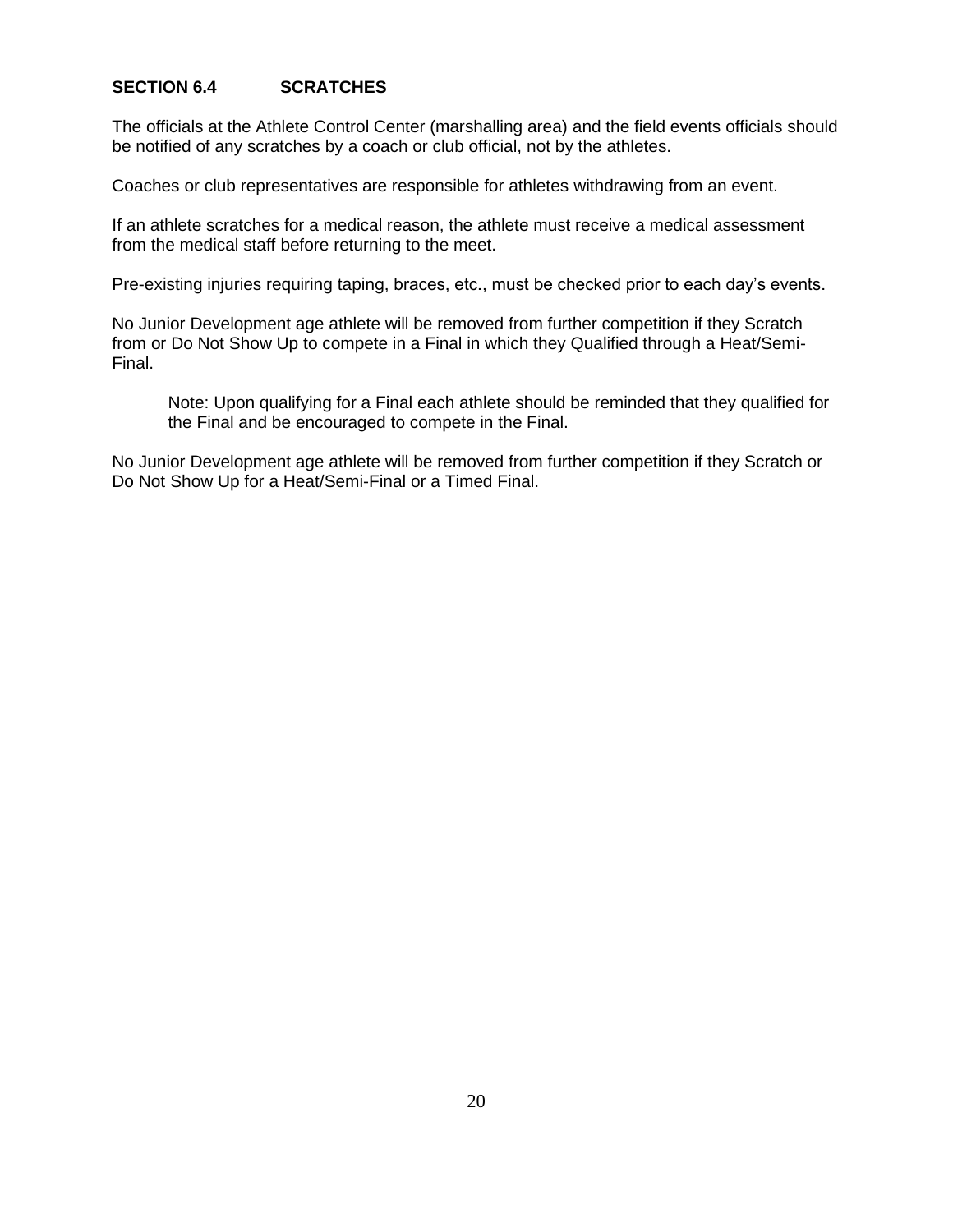## **SECTION 6.5 SPECTATOR CODE OF CONDUCT**

The Host Organizing Committee (HOC) of the competition is responsible for publishing and distribution of the BC Athletics Spectator Code of Conduct:

- In the competition information/technical package
- In published information on the Competition website or linked from the Competition Website
- Through any printed information made available to the spectators, parents, athletes and others watching the competition. This material is available from the BC Athletics Office. A request for a supply of information cards is to be made no later than 1 Month prior to the first day of competition. Please indicate the number needed and the name of the person they are to be sent to.

BC Athletics is committed to ensuring that all athletes have the opportunity to participate in a safe and enjoyable environment that is encouraging to all, enabling athletes to achieve personal best performances, and promoting overall development of our sport. We have strong values of fair play, integrity, mutual respect, safety, graciousness, and sportsmanship. Spectators are expected to conduct themselves in a manner which supports the values of our organization, and encourages the development of all athletes on and off the competition area.

#### **Do:**

- Cheer for all athletes in a positive manner, modeling good sportsmanship, and fair play.
- Show respect to all individuals, treating everyone with courtesy, including but not limited to athletes, coaches, officials, volunteers, other spectators and parents.
- Present any protest or disagreements via the correct avenue and in a respectful manner.
- Acquaint yourself with the rules and correct appeals procedures for track and field competitions.
- Promote respect and appreciation for all coaches, officials and volunteers at any event or practice, and encourage others to do so.
- Thank officials after each event, and ensure your athlete does the same. A handshake goes a long way in the promotion of good sportsmanship.
- Model sportsmanship, respect and courtesy for all athletes and spectators.
- Have realistic expectations for performance outcomes.
- Encourage participation by athletes. Promote emotional and physical well-being.
- Volunteer your time at an event when help is required.

## **Do Not:**

- Engage in profane, insulting, harassing, sexist, racist, abusive, disrespectful or otherwise offensive behavior.
- Demean or ridicule any athlete who has not met your expectation.
- Use physical force, or engage in verbal abuse, or violent acts of any kind.
- Partake in the unlicensed use of alcohol or the illegal use of drugs at an Athletics Event.
- Coach any athlete during an event, unless you are the personal or team coach for that athlete.
- Intrude into the competition area.

Thank you from the Athletes, Officials, Coaches, Parents and Other Spectators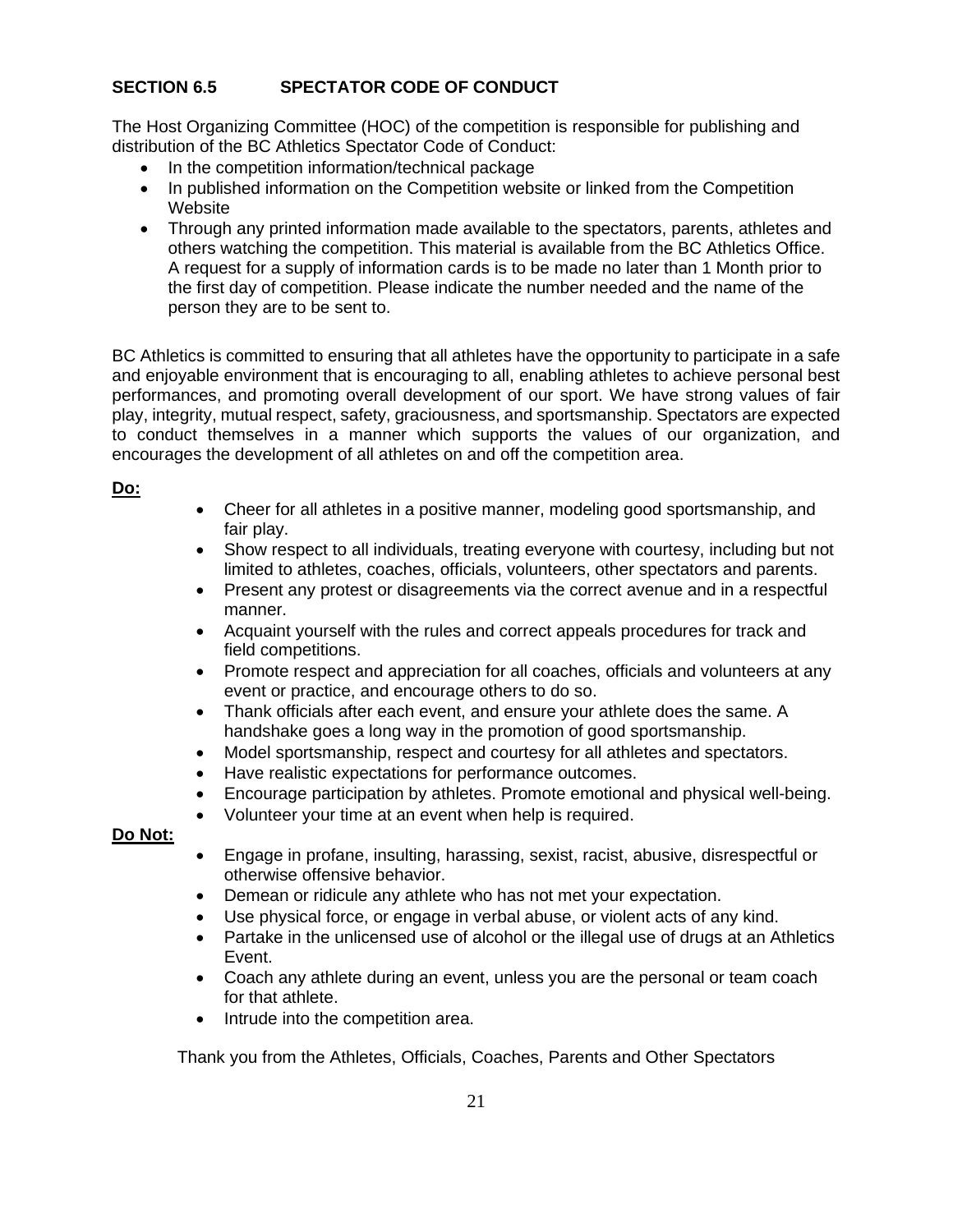## **SECTION 7.1 60 METRES**

This event is open to ages 9, 10 and 11 year olds.

Seeded heats are to be run based on times submitted at the time of registration using World Athletics rules for seeding.

Any athletes who do not have seed performances submitted with their registration will be:

- Spread through the heats in events that have Heats to Semi-finals and/or Finals
- When reseeding is not possible late entries are to be spread through all the heats.

Starting blocks are not to be used.

8 Races are to be run in order from oldest to youngest with girls first.

## **SECTION 7.2 100 METRES**

This event is open to all age categories.

Seeded heats are to be run based on times submitted at the time of registration using World Athletics rules for seeding.

Any athletes who do not have seed performances submitted with their registration will be:

- Spread through the heats in events that have Heats to Semi-finals and/or Finals
- When reseeding is not possible late entries are to be spread through all the heats.

Starting blocks are not to be used.

**8** Races are to be run in order from oldest to youngest with girls first.

## **SECTION 7.3 200 METRES**

This event is open to 11, 12 and 13 year olds

Timed finals are to be run for all age categories.

Each section will be seeded using times submitted at the time of registration with the fastest performances grouped together in the same section.

The fastest section will compete last.

Starting blocks are not to be used

**8** Races are to be run in order from oldest to youngest with girls first.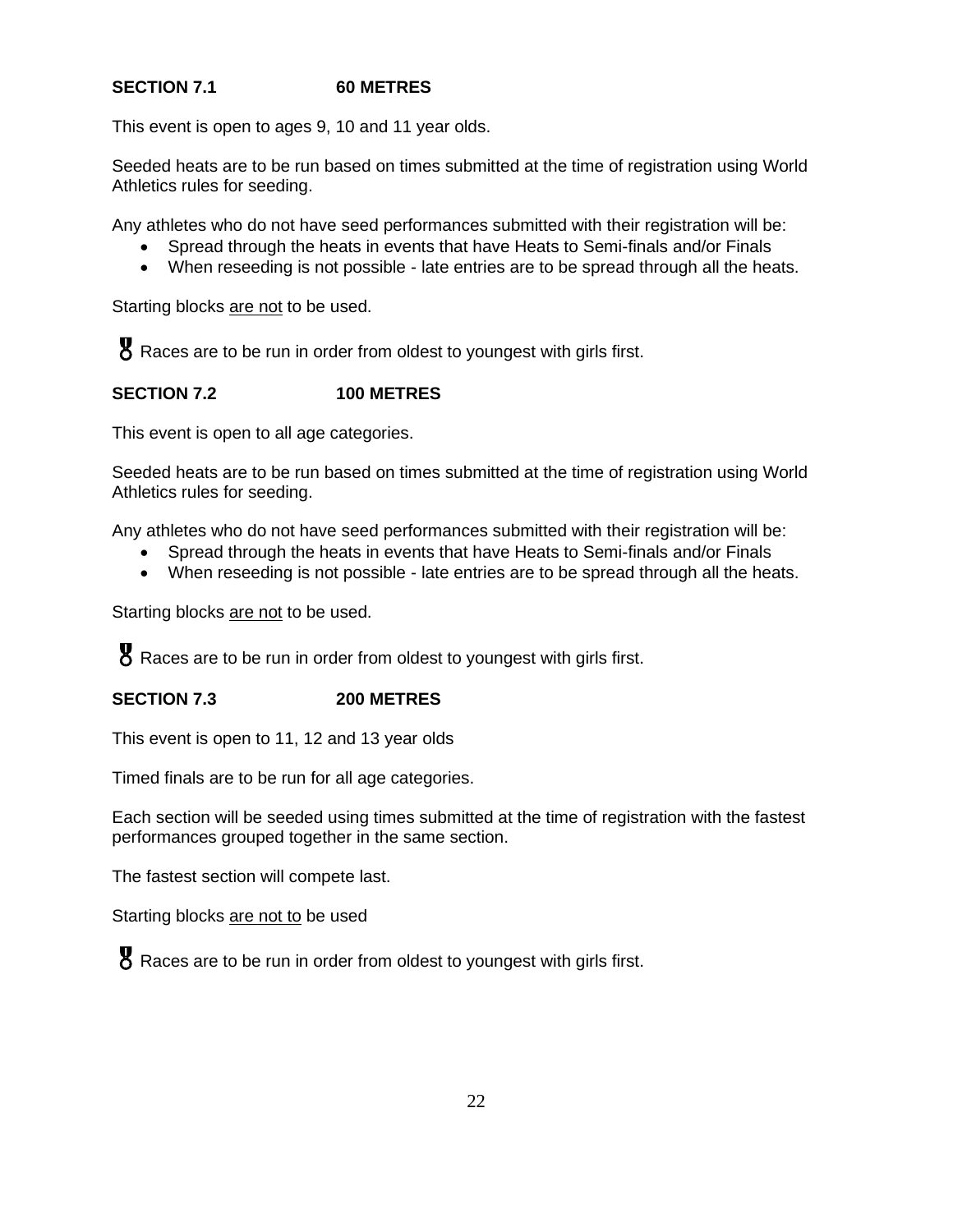## **SECTION 7.4 300 METRES**

This event is open to 12 and 13 year olds

Timed finals are to be run for all age categories.

Starting blocks are not to be used

Each section will be seeded using times submitted at the time of registration with the fastest performances grouped together in the same section.

The fastest section will compete last.

Races are to be run in order from oldest to youngest with girls first.

## **SECTION 7.5 600/800 METRES**

600m is open to 9 to 11 age categories. 800m is open to 12 to 13 age categories

The maximum number of athletes per race is 16.

If there are more than 16 entries in one race then the athletes are to be split into two sections based on submitted times.

Timed Finals are to be run for all age categories.

The fastest section will compete last.

**8** Races are to be run in order from oldest to youngest with girls first.

## **SECTION 7.6 1000/1200 METRES**

1000 meters is open to 9 to 11 year age categories.

1200 meters is open to 12 to 13 year age categories.

The maximum number of athletes in one section is 16.

If there are more than 16 entries in one race then the athletes are to be split into two sections based on submitted times.

Timed Finals are to be run for all age categories.

The fastest section will compete last.

**8** Races are to be run in order from oldest to youngest with girls first.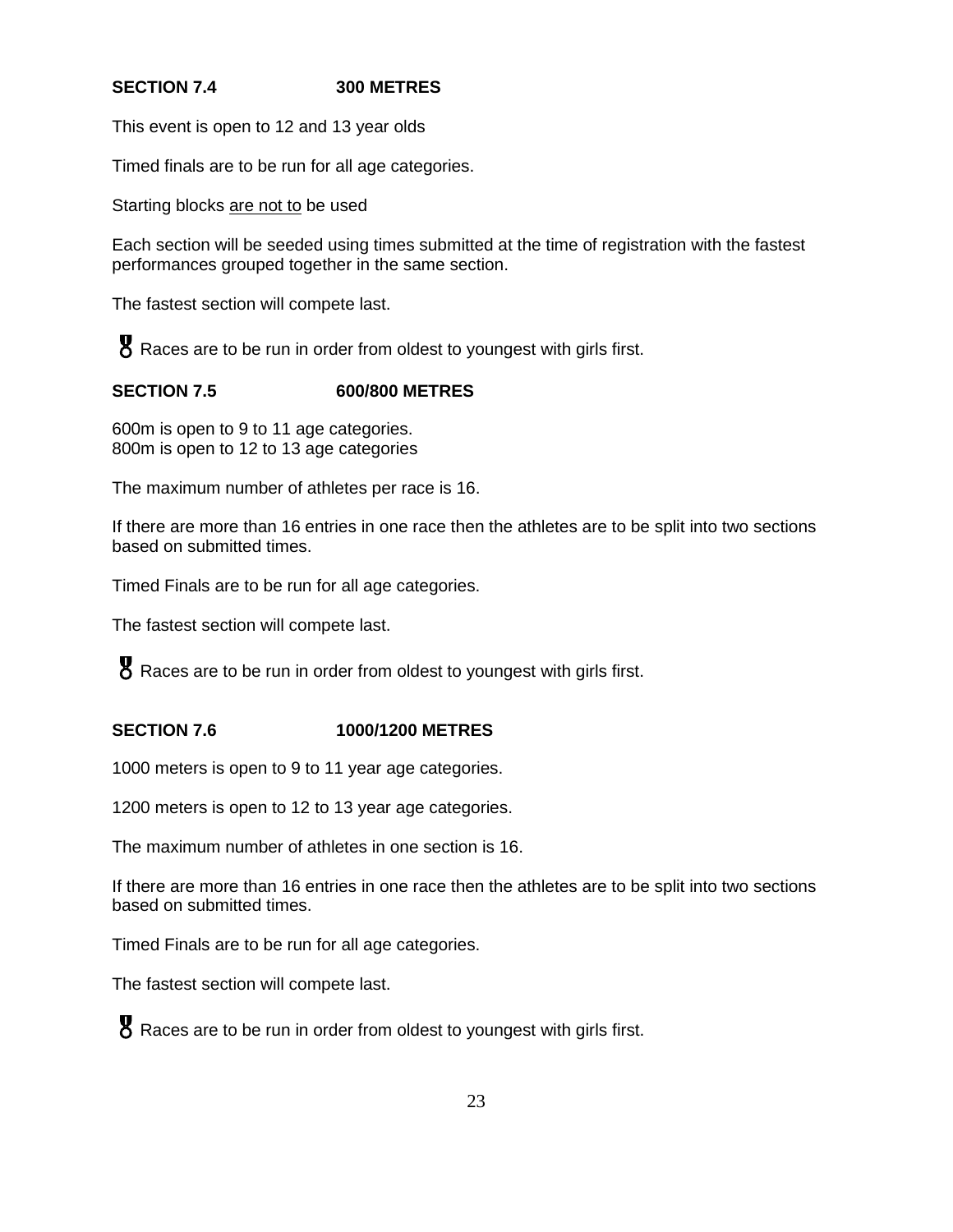## **SECTION 7.7 2000 METRES**

This event is restricted to 13 year-old athletes.

Timed Finals are to be run for all age categories.

The maximum number of athletes per section is 20.

Races are to be run in order from oldest to youngest with girls first.

• See World Athletics Rules - [Book of Rules | Official Documents \(worldathletics.org\)](https://www.worldathletics.org/about-iaaf/documents/book-of-rules)

MIDDLE DISTANCE RACES ARE TO BE RUN IN THE COOLEST PART OF THE DAY

## **SECTION 7.8 60 METRE HURDLES**

This event is open to athletes aged 9 to 11 years female and male.

Seeded heats are to be run based on times submitted at the time of registration using World Athletics rules for seeding.

Races are to be run in order from oldest to youngest with girls first.

See the Hurdle Chart in Section 7.12 for information.

## **SECTION 7.9 80 METRE HURDLES**

This event is open to athletes' aged 12 and 13 years female and male athletes.

Seeded heats are to be run based on times submitted at the time of registration using World Athletics rules for seeding.

**8** Races are to be run in order from oldest to youngest with girls first.

See the Hurdle Chart in Section 7.12 for information.

## **SECTION 7.10 200 METRE HURDLES**

This event is restricted to 12, and 13 year-old athletes.

Timed finals are to be run for this event.

The fastest section will compete last.

**8** Races are to be run in order from oldest to youngest with girls first.

See the Hurdle Chart in Section 7.11 for information on the hurdle heights and distances.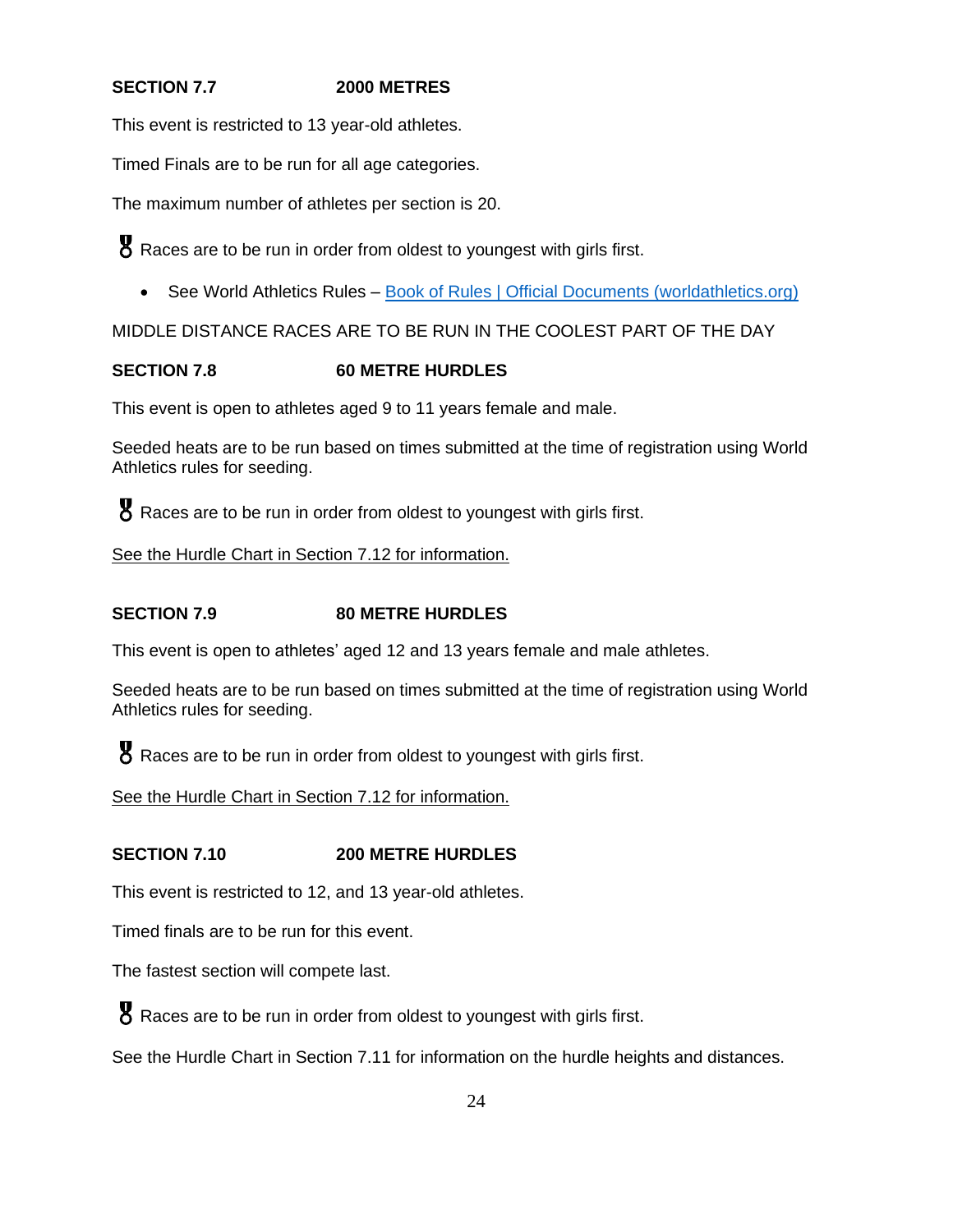## **SECTION 7.11 HURDLE CHART**

| <b>AGE</b><br><b>CATEGORY</b>  | <b>DISTANCE</b><br><b>RUN</b> | NO. OF<br><b>HURDLES</b> | <b>HURDLE</b><br><b>HEIGHT</b> | <b>DISTANCE</b><br><b>TO FIRST</b> | <b>DISTANCE</b><br><b>BETWEEN</b> | <b>DISTANCE</b><br><b>TO FINISH</b> |
|--------------------------------|-------------------------------|--------------------------|--------------------------------|------------------------------------|-----------------------------------|-------------------------------------|
| 9 years<br>female and<br>male  | 60 metre<br>hurdles           | 6                        | 21"                            | 11 metres                          | 6.5 metres                        | 16.5 metres                         |
| 10 years<br>female and<br>male | 60 metre<br>hurdles           | 6                        | 24"                            | 11 metres                          | 6.5 metres                        | 16.5 metres                         |
| 11 years<br>female and<br>male | 60 metre<br>hurdles           | 6                        | 24"                            | 11 metres                          | 6.5 metres                        | 16.5 metres                         |
| 12 years<br>female and<br>male | 80 metre<br>hurdles           | 8                        | 27"                            | 12 metres                          | 7.0 metres                        | 19 metres                           |
| 13 years<br><b>Female</b>      | 80 metre<br>hurdles           | 8                        | 30"                            | 12 metres                          | 7.5 metres                        | 15.5 metres                         |
| 13 years<br><b>Male</b>        | 80 metre<br>hurdles           | 8                        | 30"                            | 12 metres                          | 8.0 metres                        | 12 metres                           |
| 12 years<br>female and<br>male | 200 metre<br>hurdles          | 5                        | 24"                            | 20 metres                          | 35 metres                         | 40 metres                           |
| 13 years<br>female and<br>male | 200 metre<br>hurdles          | 5                        | 27"                            | 20 metres                          | 35 metres                         | 40 metres                           |

Weighted hurdles are not to be used. Collapsible / training hurdles that are designed to roll and fall apart are to be set up so that they will fall forward.

Hurdles that have one short and one long foot and the crossbar on the long foot side: are to be placed on the track so that they have the short foot towards the finish line.

Hurdles that have equal length feet: should be set up so that the crossbar is on the finish line side of the leg. They are designed to be kicked off as the hurdles do not fall forward

Hurdles that have one foot and a curved leg are to be set up with the foot on the start line side of the crossbar. They are designed to fall forward.

Athletes should be able to see the black and white markings on the hurdle crossbar from the startline.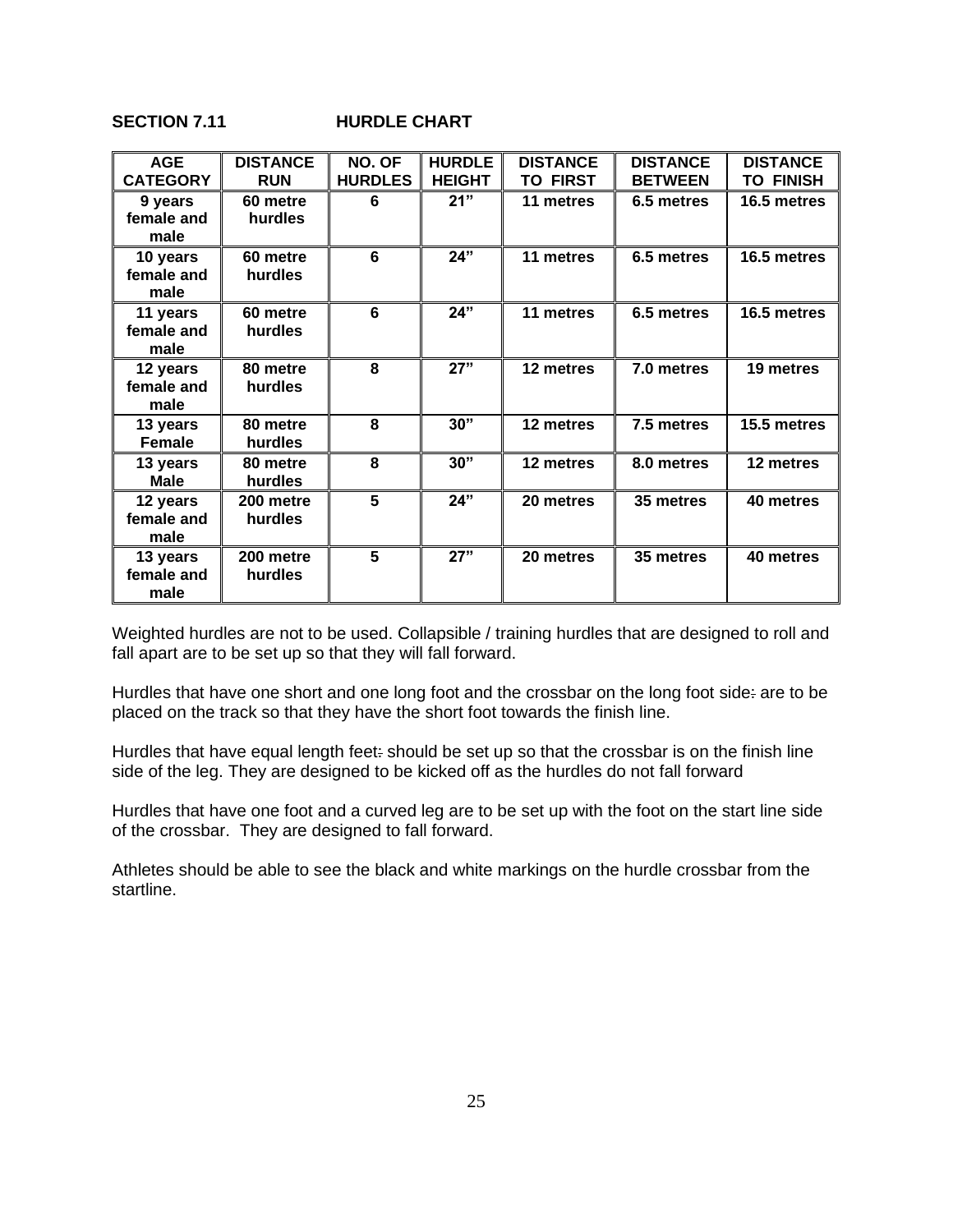## **SECTION 7.12 800 METRE RACEWALK**

Athletes aged 9 to 12 years will compete in the 800 metre racewalk.

Timed finals are to be run for this event.

Age groups may participate together but awards will be based on single age divisions.

Races are to be run in order from oldest to youngest with girls first.

See World Athletics Rules – [Book of Rules | Official Documents \(worldathletics.org\)](https://www.worldathletics.org/about-iaaf/documents/book-of-rules)

## **SECTION 7.13 1500 METRE RACEWALK**

Athletes aged 13 will compete in the 1500 metre racewalk.

Timed finals are to be run for this event.

Age groups may participate together but awards will be based on single age divisions.

Races are to be run in order from oldest to youngest with girls first.

See World Athletics Rules – [Book of Rules | Official Documents \(worldathletics.org\)](https://www.worldathletics.org/about-iaaf/documents/book-of-rules)

## **SECTION 7.14 4 x 100 METRE RELAYS**

Sprint relays are to be offered.

Teams may be formed with individuals from various age groups but the team must run in the age category of its oldest member.

Teams may be formed by:

- Members of the same club, and those athletes having  $2^{nd}$  claim club status with that club
- Unattached members
- Combining unattached and club members
- Combining members from different clubs who cannot field a four member team. **Athletes must run for their own club if at all possible.**
- All teams will compete together.
- All teams are eligible for BC Athletics Championship Awards. Championship medals will be awarded to the top 3 teams in each age category. Championship ribbons will be awarded to those teams placing  $4<sup>th</sup>$  through  $8<sup>th</sup>$  in each age category.

Races are to be run in order from oldest to youngest with girls first.

Relay teams may register on the day of the meet.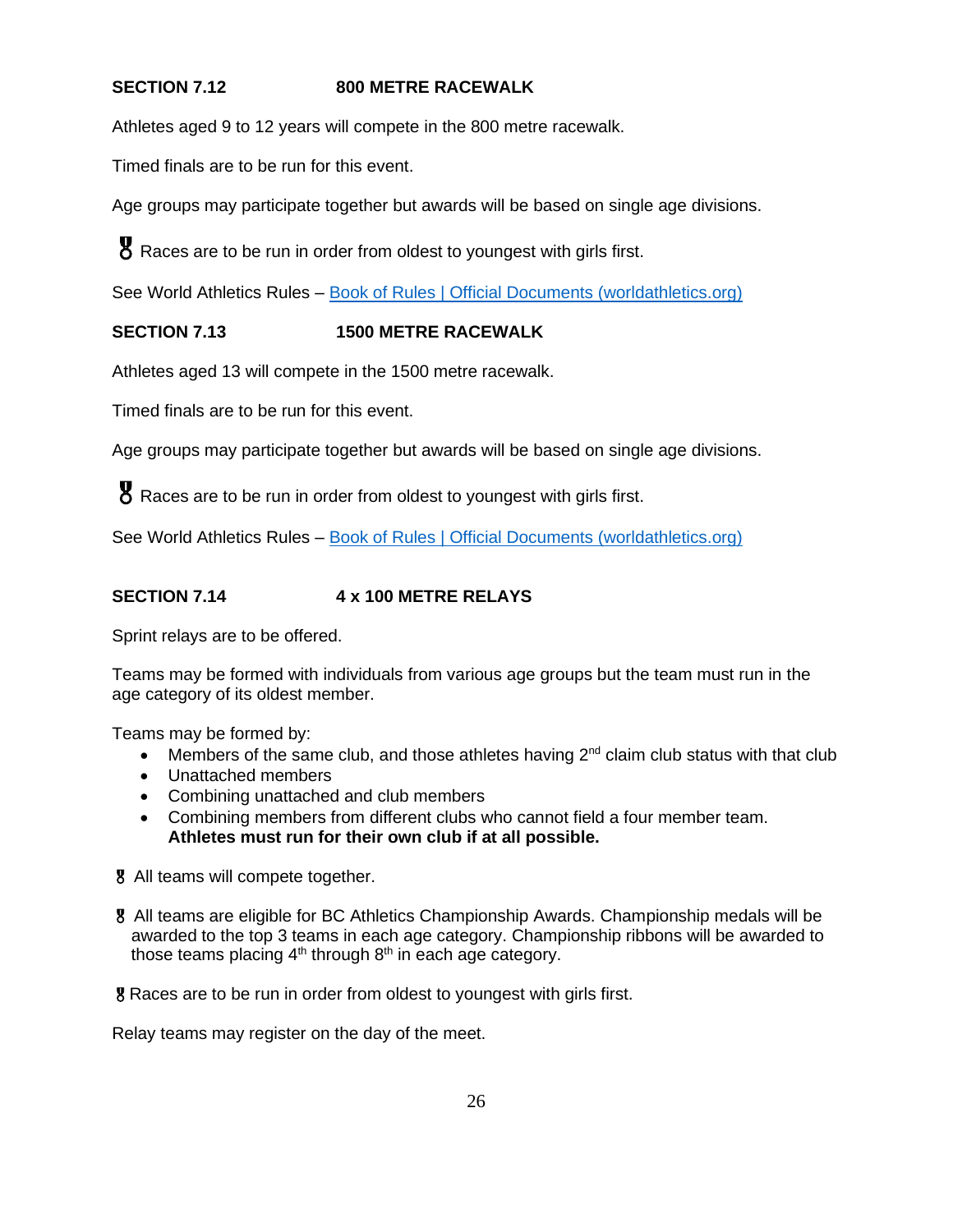### **SECTION 7.15 1200m MEDLEY RELAYS (200/ 200/ 200/ 600m)**

Medley relays are to be offered.

Age group for medley relays are 11, 12 and 13 year old.

Teams may be formed with individuals from various age groups but the team must run in the age category of its oldest member.

Teams may be formed by:

- Members of the same club, and those athletes having  $2^{nd}$  claim club status with that club
- Unattached members
- Combining unattached and club members
- Combining members from different clubs who cannot field a four member team. **Athletes must run for their own club if at all possible.**

All teams will compete together.

- All teams are eligible for BC Athletics Championship Awards. Championship medals will be awarded to the top 3 teams in each age category. Championship ribbons will be awarded to those teams placing  $4<sup>th</sup>$  through  $8<sup>th</sup>$  in each age category.
- Races are to be run in order from oldest to youngest with girls first.

Relay teams may register on the day of the meet.

#### **SECTION 8.1 HIGH JUMP**

This event is open to all age categories.

**y** Two high jump pits are required. A third pit is to be available in case of delays or large numbers of entries in certain age groups.

Each athlete is allowed 3 attempts at each height.

The bar is to be raised by 5 cm each time until one competitor remains in the competition. When there is only one competitor remaining, the bar should not be raised by less than 1 cm after each round. When a competitor has won the competition, the height to which the bar is raised shall be decided by the competitor in consultation with the jumps official.

#### **Breaking ties for first place is not required for any JD competitions**.

### **STARTING HEIGHTS FOR HIGH JUMP – Ages 9 to 13**

| $\parallel$ AGE   |                     |                   |                   | 1 ຕ              | 12               |
|-------------------|---------------------|-------------------|-------------------|------------------|------------------|
| $\parallel$ GIRLS | H0.80 m             | 0.90 <sub>m</sub> | 1.00 <sub>m</sub> | $1.05 \text{ m}$ | 1.15 m           |
| ∥ BOYS            | H <sub>0.85</sub> m | $0.95 \text{ m}$  | $1.05 \text{ m}$  | 1.10 $m$         | $1.20 \text{ m}$ |

NOTE: Some high jump mats have a minimum height of .90 m so the lower starting heights are not possible if the athletes are to clear the pits when jumping.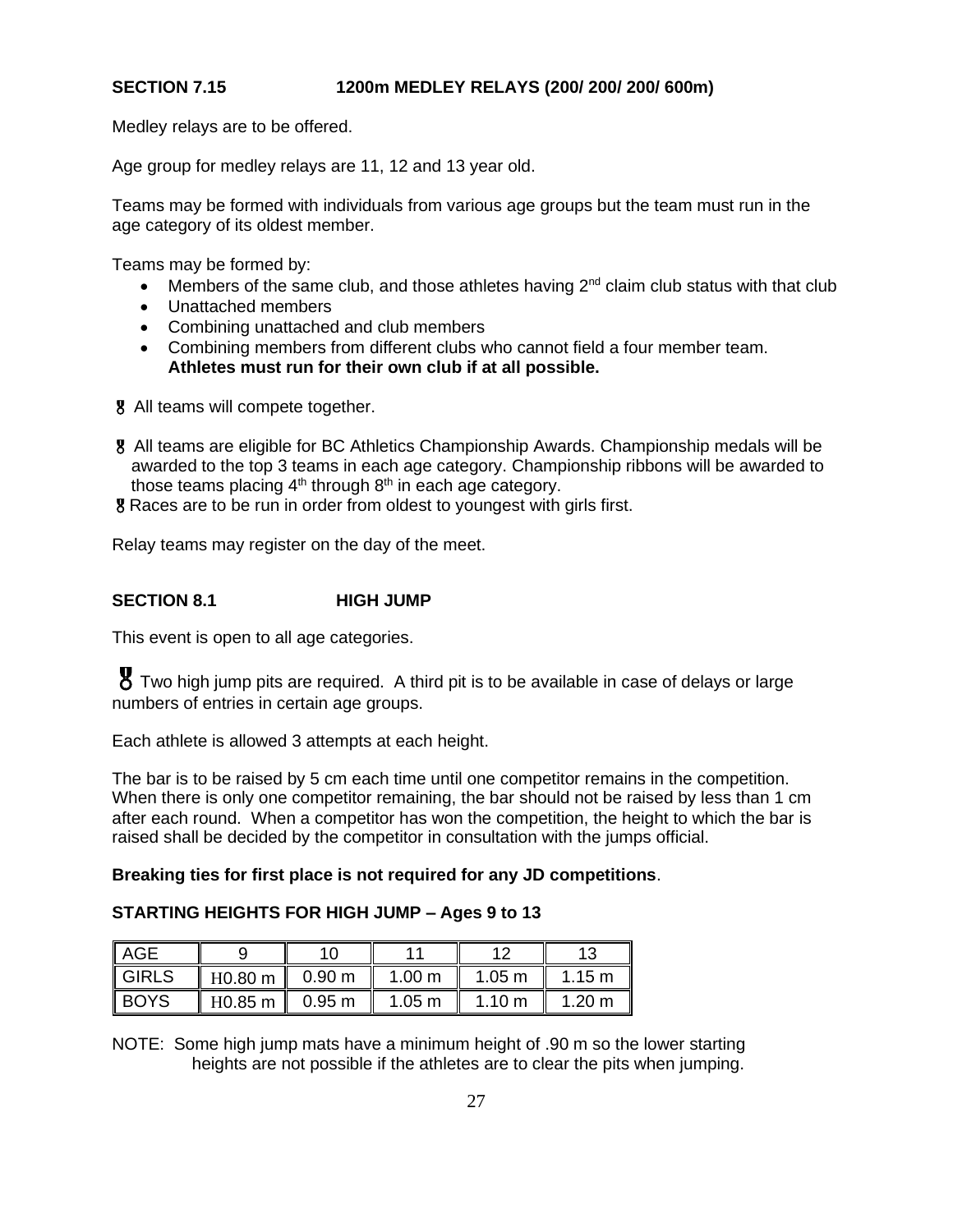## **SECTION 8.2 LONG JUMP**

This event is open to all Junior Development age categories. Each athlete in the 9 to 13 year old age group is permitted 3 jumps.

#### **SECTION 8.3 TRIPLE JUMP**

This event is restricted to 13 year old Junior Development athletes. Athletes aged 9 to12 years may not compete in this event.

Each athlete is permitted 3 jumps from these r**ecommended takeoff boards:**

| AGF          | 13              | AGE         | 13             |
|--------------|-----------------|-------------|----------------|
| <b>GIRLS</b> | m               |             | 7 m            |
|              | 9 m             | <b>BOYS</b> | 9 m            |
|              | 11 <sub>m</sub> |             | $11 \text{ m}$ |

#### **SECTION 8.4 POLE VAULT**

This event is restricted to 13 year old Junior Development athletes only.

Each athlete is permitted 3 attempts at each height.

The bar is to be raised by a minimum of 5 cm each time [10 cm is recommended]. When 3 competitors remain then the bar will be raised by 5 cm each time. When there is only one competitor remaining, the bar should not be raised by less than 2 cm after each round. When a competitor has won the competition, the height to which the bar is raised shall be decided by the competitor in consultation with the jumps official.

The host organizing committee will determine the starting heights for pole vault.

## **SECTION 8.5 SHOT PUT**

This event is open to all Junior Development age categories 9 to 13 yrs

Each athlete is permitted 3 throws.

|              | <b>AGES</b>     | <b>WEIGHT</b> |  |
|--------------|-----------------|---------------|--|
|              | 9 to 11 years   | 2 kg shot     |  |
| <b>GIRLS</b> | 12 to 13 years  | 3 kg shot     |  |
|              | 9 to 11 years   | 2 kg shot     |  |
| <b>BOYS</b>  | 12 and 13 years | 3 kg shot     |  |

See World Athletics Rules – [Book of Rules | Official Documents \(worldathletics.org\)](https://www.worldathletics.org/about-iaaf/documents/book-of-rules)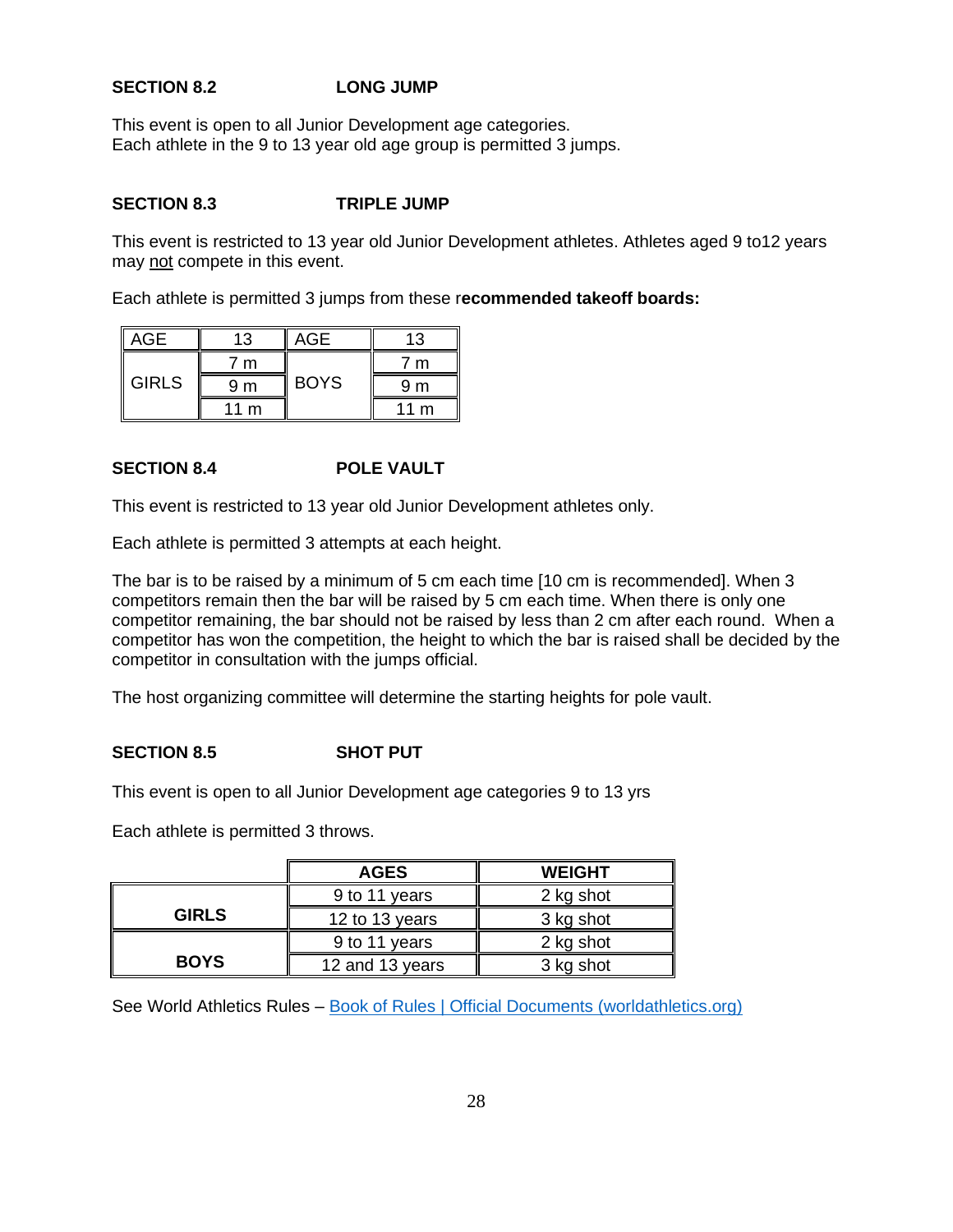## **SECTION 8.6 DISCUS**

This event is restricted to Junior Development athletes 10 to 13 years old.

• Each athlete is permitted 3 throws.

|              | <b>AGES</b>     | <b>WEIGHT</b>   |
|--------------|-----------------|-----------------|
| <b>GIRLS</b> | 10 to 13 years  | 750 gram discus |
|              | 10 and 11 years | 750 gram discus |
| <b>BOYS</b>  | 12 to 13 years  | 1 kg discus     |

#### **SECTION 8.7 JAVELIN**

This event is open to Junior Development athletes' ages 10 to 13 year olds.

• Each competitor is permitted 3 throws.

#### **IMPLEMENTS**

|                   | <b>AGES</b>     | <b>WEIGHT</b>    |  |
|-------------------|-----------------|------------------|--|
| $\parallel$ GIRLS | 10 to 13 years  | 400 gram javelin |  |
| ∥ BOYS            | 10 and 11 years | 400 gram javelin |  |
|                   | 12 and 13 years | 500 gram javelin |  |

#### **SECTION 8.8 HAMMER**

This event is restricted to Junior Development athletes 12 to 13 years old.

• Each athlete is permitted 3 throws.

|              | <b>AGES</b>     | <b>WEIGHT</b> |
|--------------|-----------------|---------------|
| <b>GIRLS</b> | 12 to 13 years  | 3 kg hammer   |
| <b>BOYS</b>  | 12 and 13 years | 3 kg hammer   |

See World Athletics Rules – [Book of Rules | Official Documents \(worldathletics.org\)](https://www.worldathletics.org/about-iaaf/documents/book-of-rules)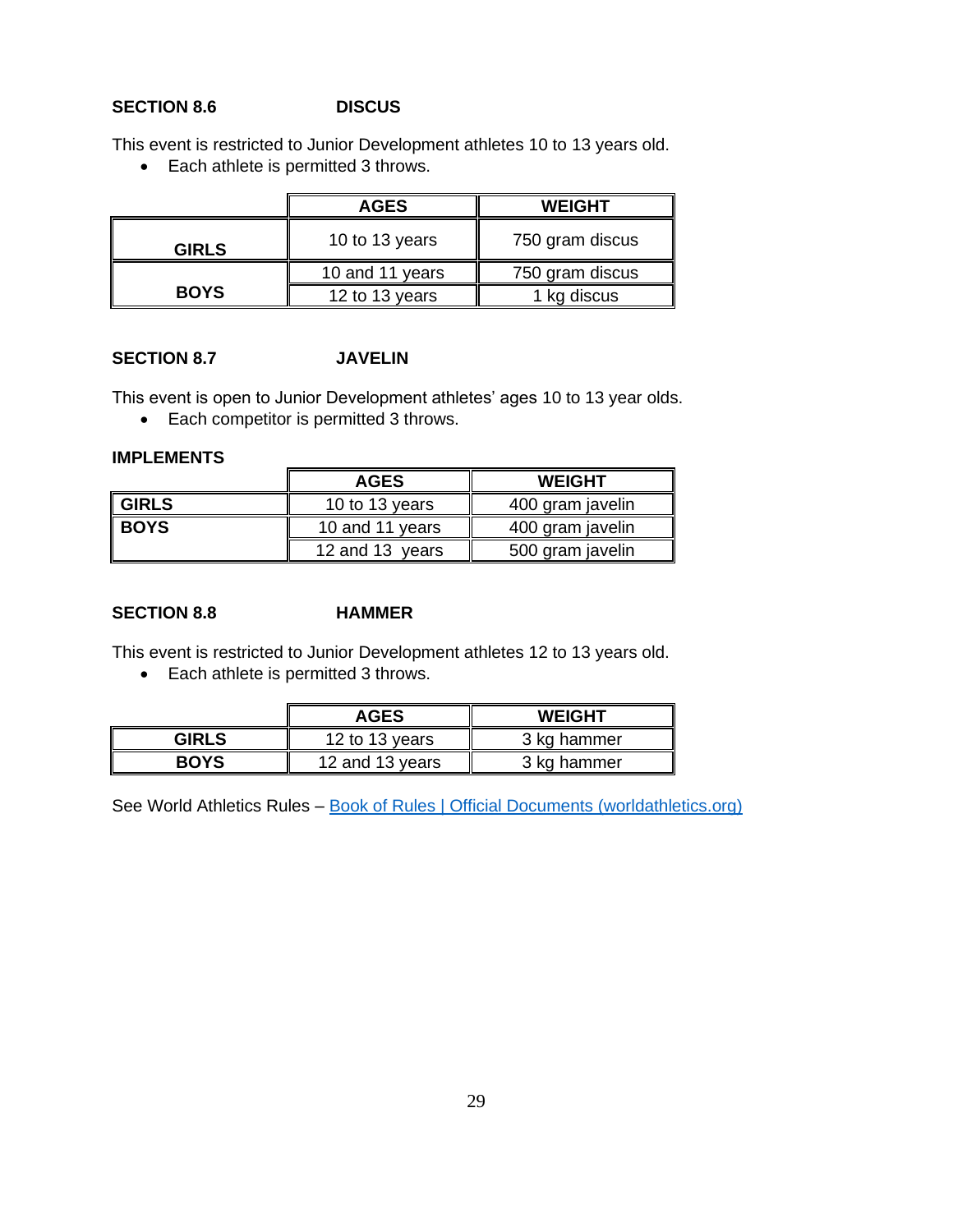#### **SECTION 8.9 THROWING IMPLEMENT CHARTS**

| <b>AGES</b>     |      | 10               |       | 12               | 13               |  |
|-----------------|------|------------------|-------|------------------|------------------|--|
| <b>Shot Put</b> | 2 kg | 2 kg             | 2 kg  | 3 kg             | 3 kg             |  |
| <b>Discus</b>   |      | 750 g            | 750 g | 750 g            | 750 g            |  |
| <b>Javelin</b>  |      | 400 <sub>g</sub> | 400 g | 400 <sub>g</sub> | 400 <sub>g</sub> |  |
| <b>Hammer</b>   |      |                  |       | 3 kg             | 3 kg             |  |

#### **THROWING IMPLEMENTS ~ JUNIOR DEVELOPMENT GIRLS**

## **THROWING IMPLEMENTS ~ Junior Development BOYS**

| <b>AGES</b>             |  | 10               |                   | 12     |                  |
|-------------------------|--|------------------|-------------------|--------|------------------|
| <b>Shot Put</b><br>2 kg |  | $2$ kg           | 2 kg              | $3$ kg | 3 kg             |
| <b>Discus</b>           |  | 750 g            | 750 g             | 1 ka   | <b>kc</b>        |
| <b>Javelin</b>          |  | 400 <sub>g</sub> | $400 \, \text{C}$ | 500g   | 500 <sub>q</sub> |
| <b>Hammer</b>           |  |                  |                   | $3$ kg | 3 kg             |

• See World Athletics Rules – [Book of Rules | Official Documents \(worldathletics.org\)](https://www.worldathletics.org/about-iaaf/documents/book-of-rules)

• See 20-09-24 - [BCA Events and Technical Specifications -](https://www.bcathletics.org/admin/js/elfinder/files/Documents/BCA%20Policies/20-09-24%20-%20BCA%20Events%20and%20Technical%20Specifications%20-%20Updated%20Sept%2024%202020.pdf) Updated Sept 24 2020.pdf [\(bcathletics.org\)](https://www.bcathletics.org/admin/js/elfinder/files/Documents/BCA%20Policies/20-09-24%20-%20BCA%20Events%20and%20Technical%20Specifications%20-%20Updated%20Sept%2024%202020.pdf) for technical specifications for all events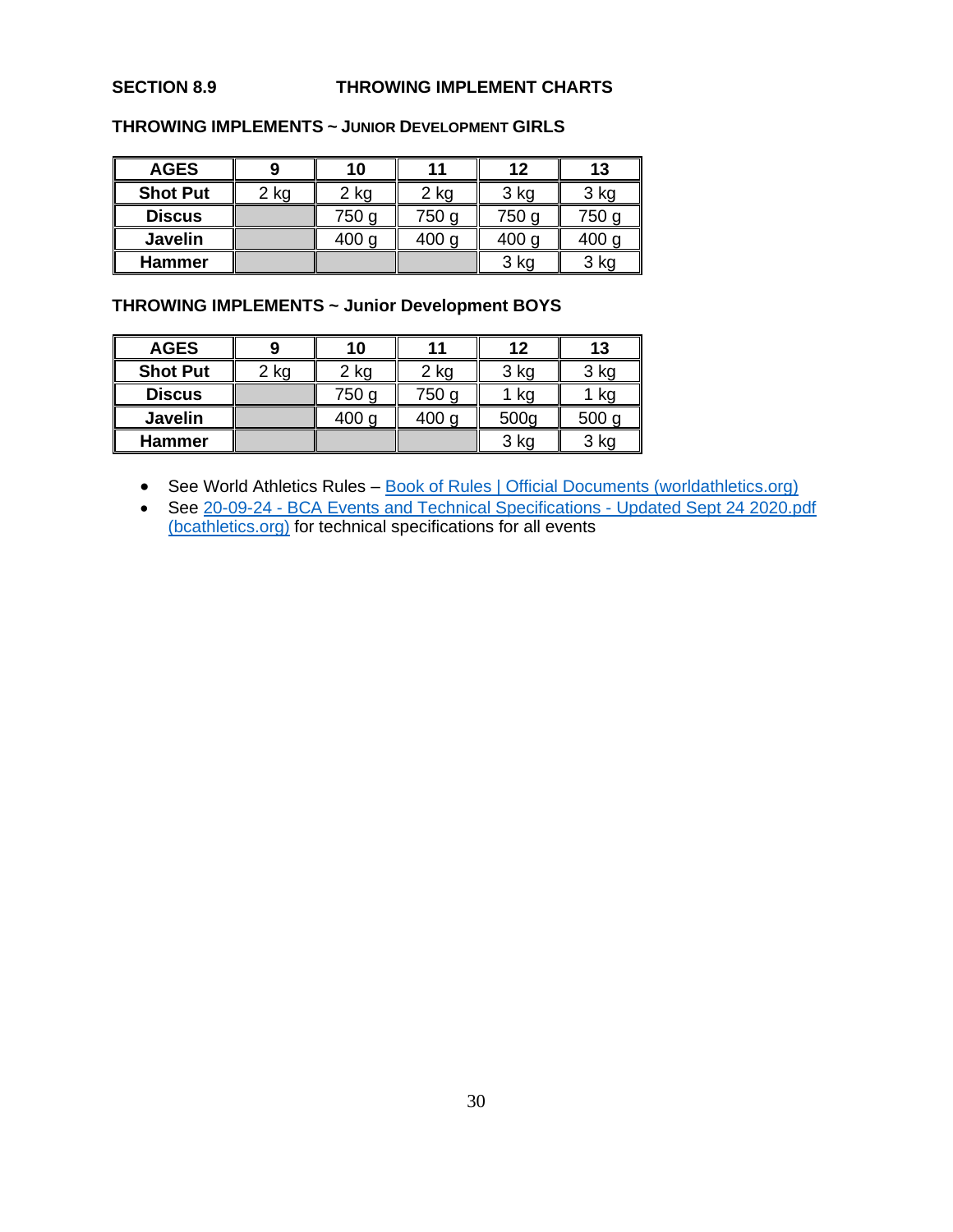## **SECTION 9.1 COMBINED EVENTS [PENTATHLON]**

- The Pentathlon Championships should be held in the latter part of the season.<br>The JD Pentathlon Championship Meet is one of the three recognized championship
- The JD Pentathlon Championship Meet is one of the three recognized championship meets as designated by the BCJD Committee and takes place as a one-day meet.

**Pentathlon Points Tables** are available on the BC Athletics Website in the JD Section.

Pentathlon events for Junior Development female athletes 9 to 13 and male athletes aged 9 to 13 years are:

- 60 m hurdles [ages 9 to 11 years], 80 m hurdles [ages 12 & 13 years)
- shot put
- high jump
- long jump
- 600 metres [ages 9 to 11 year olds], 800 metres [ages 12 & 13 years old]
- The event order may vary by age groups but the 600/800 m races are always the final event in the competition.
- The starting time for this meet may be set earlier than 11:00 AM in order to move all age groups through all five events in a reasonable length of time with the approval of the Junior Development Committee.
- Entry Fees for this meet are to be reviewed yearly by the JD Committee.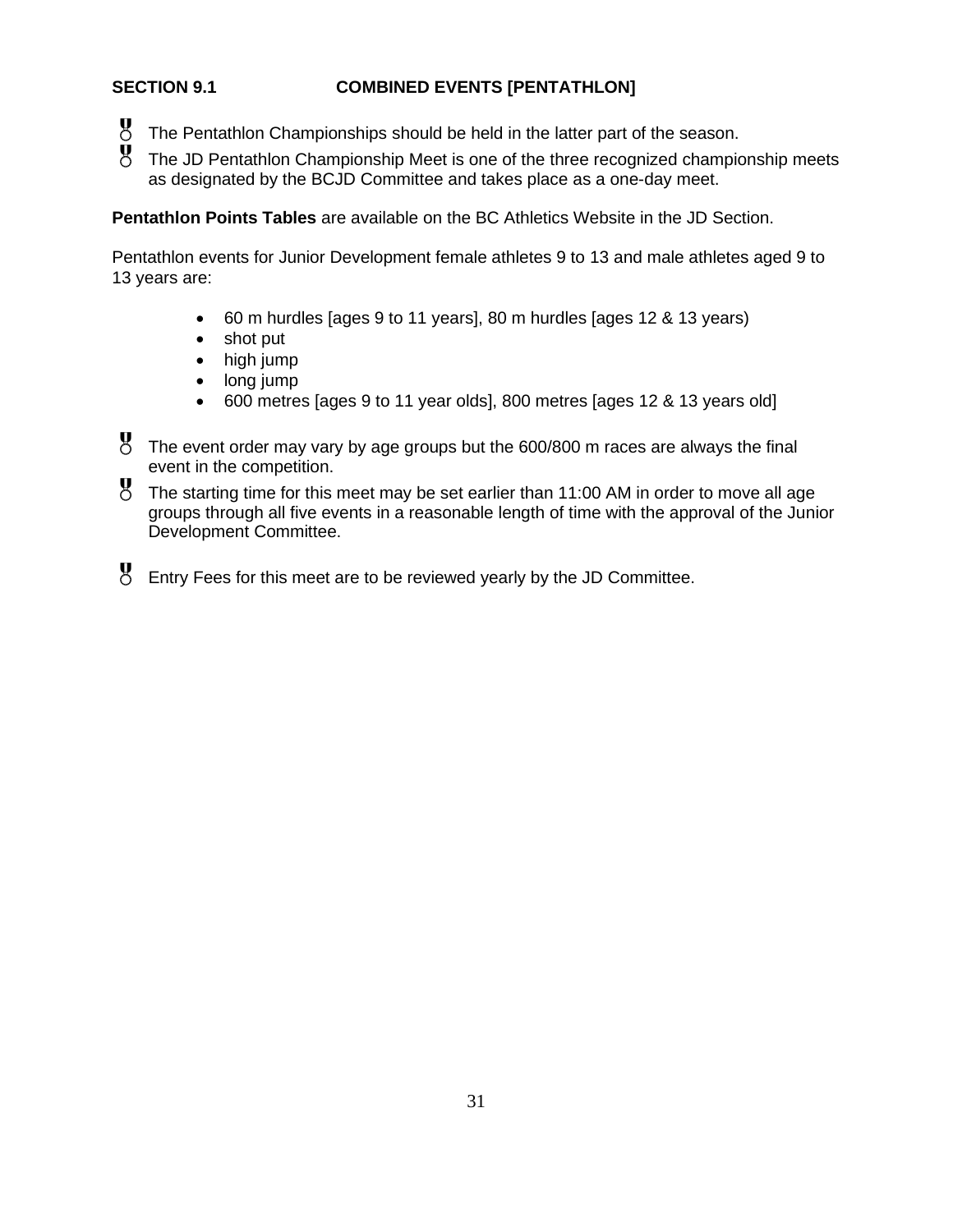### **SECTION 9.2 PENTATHLON FIELD EVENTS SCHEDULE SAMPLE SCHEDULE I**

| <b>AGE</b>         | <b>1ST FIELD EVENT</b> | 2ND FIELD EVENT | <b>3RD FIELD EVENT</b> |  |
|--------------------|------------------------|-----------------|------------------------|--|
| 13 year male       | Long Jump #1           | High Jump #2    | <b>Shot Put</b>        |  |
|                    | $11:30 - 12:15$        | $1:15 - 2:15$   | $2:15 - 2:45$          |  |
| 13 year female     | Long Jump #2           | High Jump #2    | Shot Put               |  |
|                    | $11:30 - 12:15$        | $1:15 - 2:15$   | $3:45 - 4:15$          |  |
| 12 year male       | High Jump #1           | <b>Shot Put</b> | Long Jump #2           |  |
|                    | $12:15 - 1:15$         | $1:15 - 1:45$   | $2:15 - 2:45$          |  |
| 12 year female     | Shot Put               | High Jump #3    | Long Jump #2           |  |
|                    | 11:30 - 12:30          | $1:30 - 3:00$   | $3:00 - 5:00$          |  |
| 11 year male       | High Jump #2           | Shot Put        | Long Jump #1           |  |
|                    | $12:15 - 1:15$         | $1:30 - 2:00$   | $2:15 - 2:45$          |  |
| 11 year female     | High Jump #3           | Long Jump #2    | Shot Put               |  |
|                    | $12:15 - 1:15$         | $1:30 - 2:15$   | $3:15 - 3:45$          |  |
| 9 & 10 year male   | Long Jump #1           | High Jump #1    | <b>Shot Put</b>        |  |
|                    | $12:15 - 1:15$         | $2:15 - 3:15$   | $4:15 - 4:45$          |  |
| 9 & 10 year female | Long Jump #2           | High Jump #2    | <b>Shot Put</b>        |  |
|                    | $12:15 - 1:00$         | $2:15 - 3:15$   | $4:45 - 5:15$          |  |

## **SAMPLE SCHEDULE II**

| <b>GIRLS</b><br>9 Years | <b>GIRLS</b><br>10 Years | <b>GIRLS</b><br>11 Years | <b>GIRLS</b><br>12 Years | <b>GIRLS</b><br>13 Years |
|-------------------------|--------------------------|--------------------------|--------------------------|--------------------------|
| Long Jump #1            | High Jump #1             | Shot Put #1              | <b>Hurdles</b>           | <b>Hurdles</b>           |
| <b>Hurdles</b>          | Hurdles                  | <b>Hurdles</b>           | Long Jump #1             | High Jump #1             |
| Shot Put #1             | Long Jump #1             | High Jump #1             | Shot Put #1              | Long Jump #1             |
| <b>Break</b>            | <b>Break</b>             | <b>Break</b>             | <b>Break</b>             | <b>Break</b>             |
| High Jump #1            | Shot Put #1              | Long Jump #1             | High Jump #1             | Shot Put #1              |
| 600 metres              | 600 metres               | 600 metres               | 800 metres               | 800 metres               |

| <b>BOYS</b><br>9 Years | <b>BOYS</b><br>10 Years | <b>Boys</b><br>11 Years | <b>BOYS</b><br>12 Years | <b>BOYS</b><br>13 Years |
|------------------------|-------------------------|-------------------------|-------------------------|-------------------------|
| Long Jump #2           | High Jump #2            | Shot Put #2             | <b>Hurdles</b>          | <b>Hurdles</b>          |
| <b>Hurdles</b>         | <b>Hurdles</b>          | <b>Hurdles</b>          | Long Jump #2            | High Jump #2            |
| Shot Put #2            | Long Jump #2            | High Jump #2            | Shot Put #2             | Long Jump #2            |
| <b>Break</b>           | <b>Break</b>            | <b>Break</b>            | <b>Break</b>            | <b>Break</b>            |
| High Jump #2           | Shot Put #2             | Long Jump #2            | High Jump #2            | Shot Put #2             |
| 600 metres             | 600 metres              | 600 metres              | 800 metres              | 800 metres              |

Please Note: All age groups end up with the 600m, or 800m races after their hurdles and field events are completed.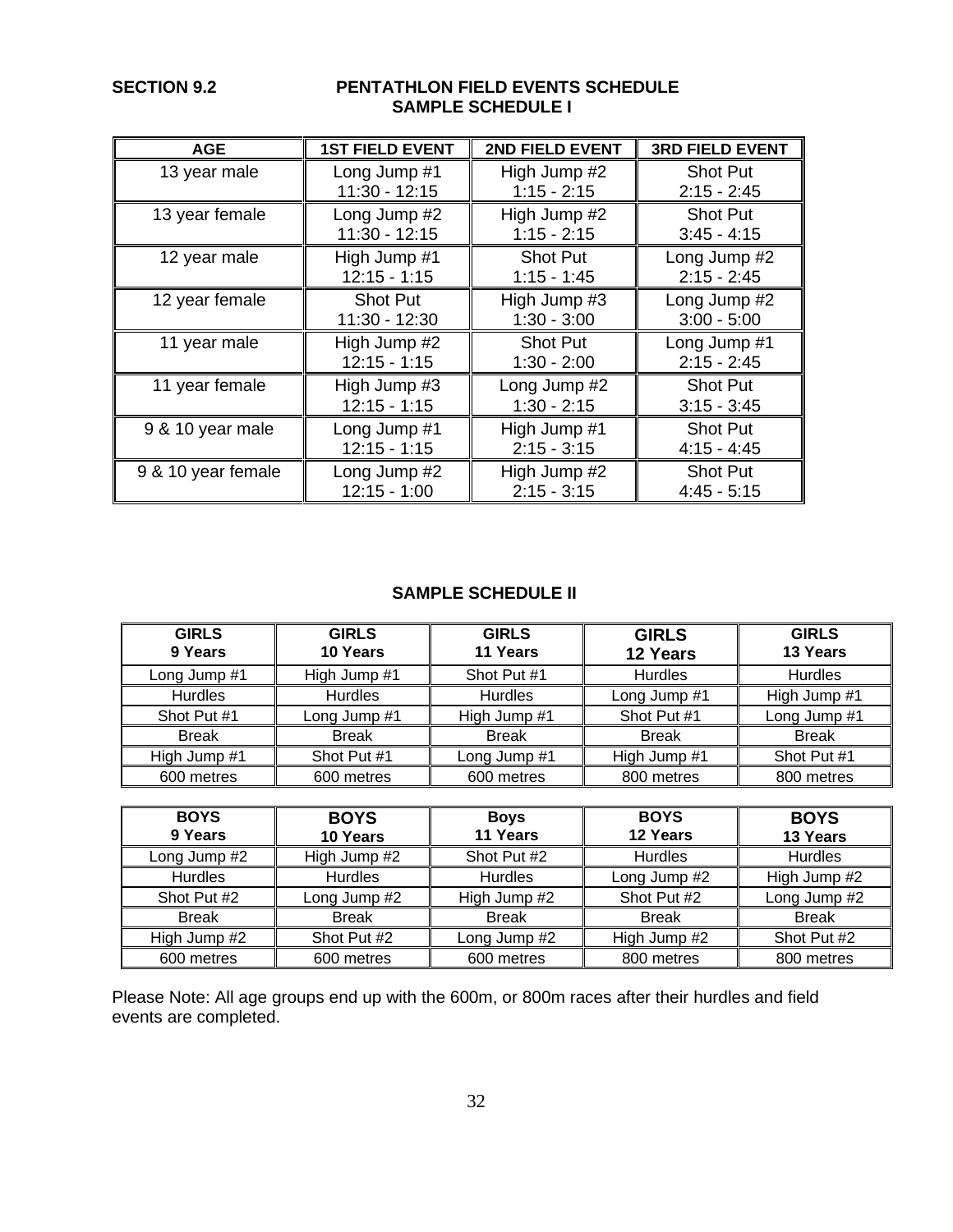### **SECTION 10.1 CROSS COUNTRY RACES**

- The following distances are recommended for the Junior Development Cross Country Championships ages 9 to 13 but these may vary depending on the location and the course available.
	- 9 years 1500 metres male and female
	- 10 years 2000 metres male and female
	- 11 years 2000 metres male and female
	- 12 years 3000 metres male and female
	- 13 years 3000 metres male and female

- 
- 
- 
- The Cross Country Championship Meet may not start before 11:00 AM for Junior Development age classes.
- Entry fees for the BCJD Cross Country Championships are **\$17** per athlete. Late entry is **\$25.** These fees include a **\$5** surcharge to support Officials Development.
- Entry fees will be reviewed each year by the Cross Country Committee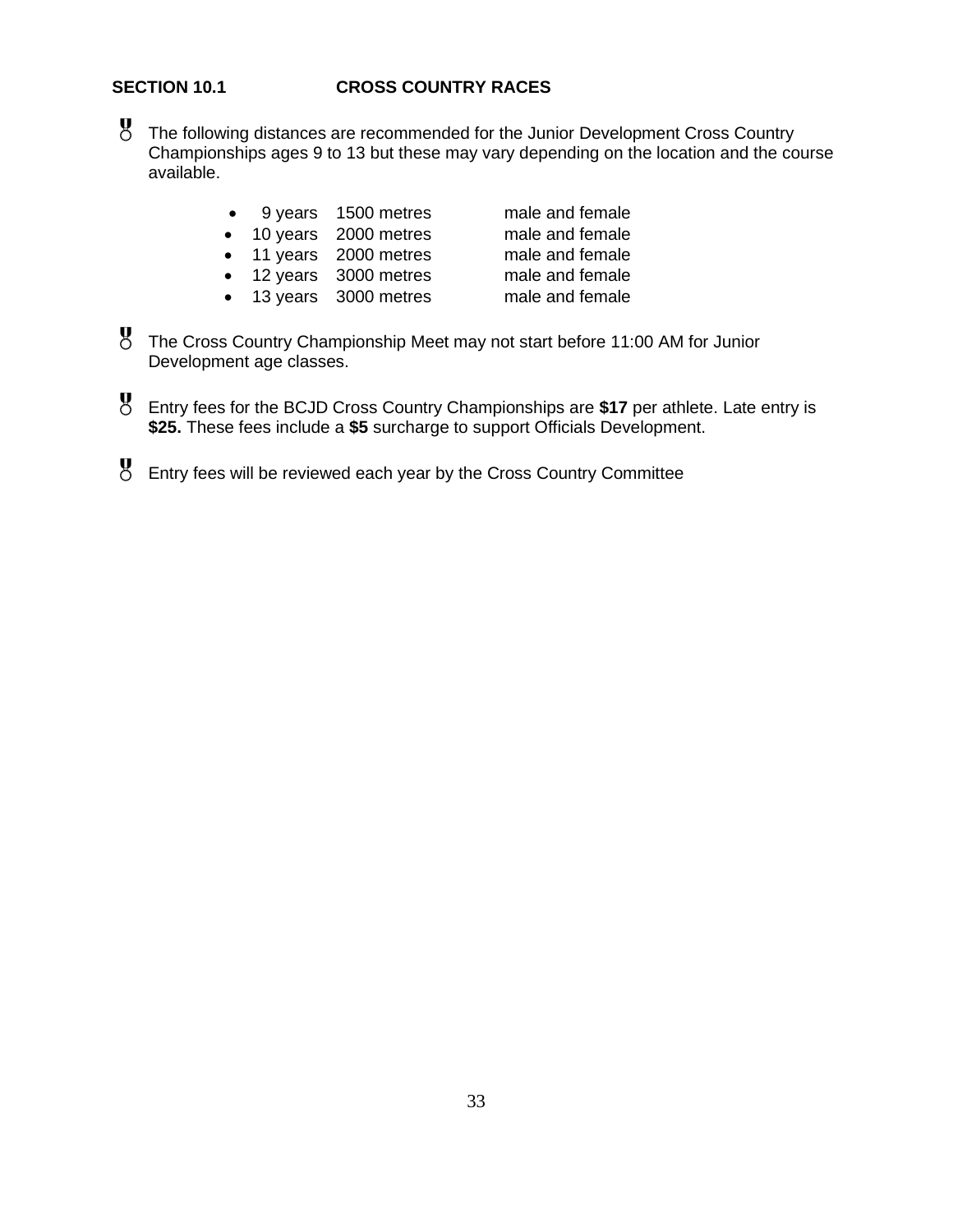## **SECTION 11.1 JD PARA COMPETITION GUIDELINES**

Para athletics refers to Athletics competition for athletes with physical or cognitive impairments. To support participation of athletes of all abilities within our programs, BC Athletics will begin offering Para Ambulatory events in 2022.

#### **Para Ambulatory Events - 2022**

• Para Ambulatory events are those in which an athlete's physical disabilities allow them to compete in a standing position.

#### **Para Wheelchair Events - 2023:**

- In 2023, it is anticipated we will add Para Wheelchair events for the track & field.
- Para Wheelchair events are those in which an athlete's physical disabilities require them to compete in a wheelchair or from a seated position.

#### **Disabilities within the para-ambulatory category include:**

• visual impairments, intellectual impairments, cerebral palsy, stroke/brain injury, short stature, limb deficiency (with or without amputation), impaired passive range of motion, impaired muscle power, or leg length difference.

#### **Para classification**:

Identifies the specific category an athlete competes in based on their impairment. Para classification may occur for athletes aged 16 and older. As JD athletes cannot take part in the classification process, they will compete in the more general "Para Ambulatory" or "Para Wheelchair" categories, when applicable.

Meet directors are encouraged to set up event registration systems to allow athletes to register for Para events. Please contact BC Athletics for directions on how best to set this up.

Whenever possible, para-athletes should compete with able-bodied athletes. Results for paraathletes should be listed/published separately (ex. Girls 9 year old 800m followed by Girls 9 year old Para 800m). Awards for para-athletes should be provided and be based on the results for the age class event.

Officials and meet directors are asked to make the appropriate accommodations for JD athletes competing in para events, to allow them to have a fair and positive experience. Such accommodations include:

- *Horizontal Jumps* providing alternative boards/foul lines in consultation with the athlete.
	- $\circ$  Note: the landing pit for horizontal jumps when used by visually Impaired athletes should be 3.50 metres wide**.**
- *Laned Events* Reserving an additional lane for athletes working with guide-runners.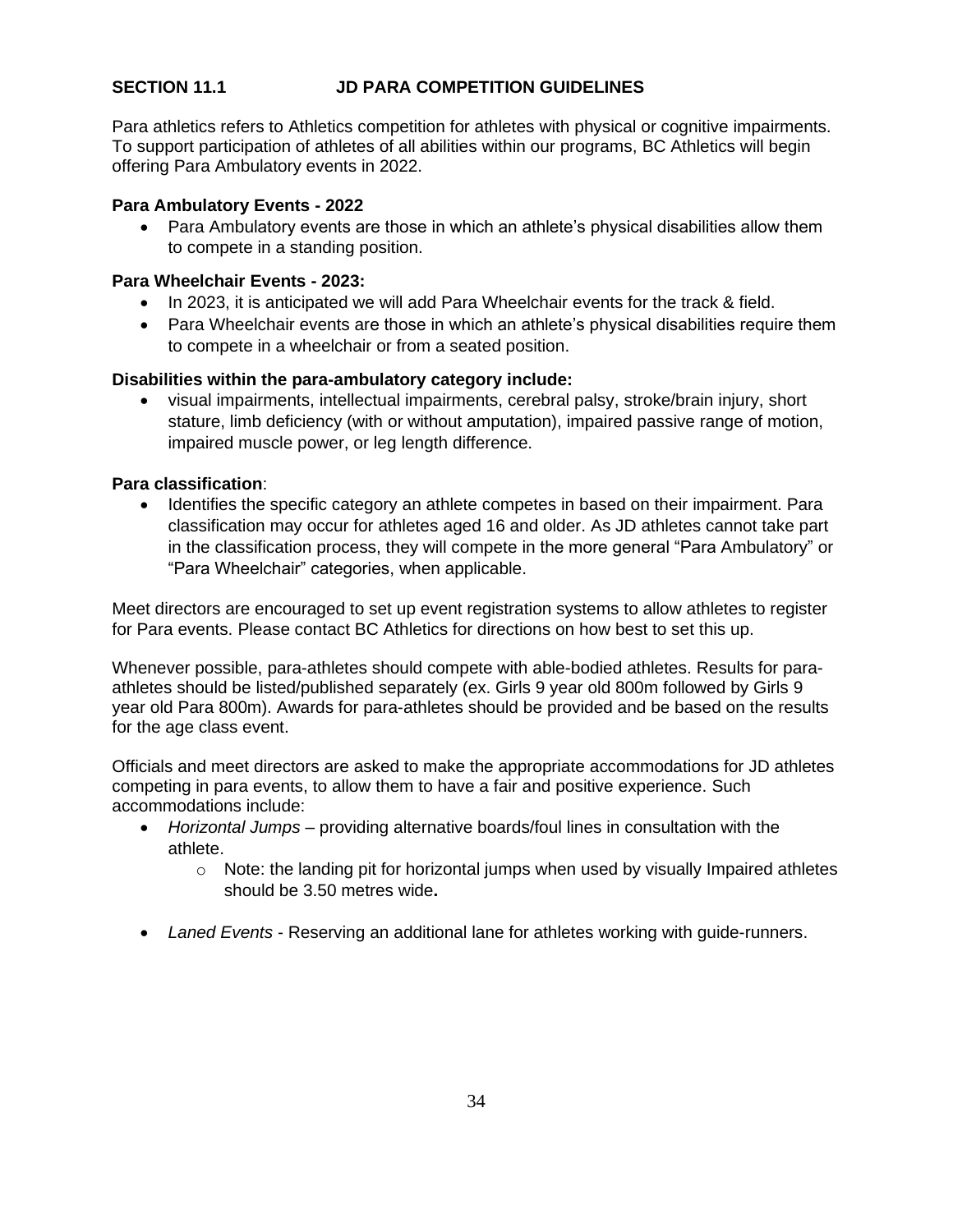## **SECTION 11.2: JD PARA AMBULATORY EVENTS**

|                               | F9                    | M <sub>9</sub>        | F <sub>10</sub>      | M 10                 | F 11                                | M 11                    | F 12                    | M 12                    | F 13                    | M 13                    |
|-------------------------------|-----------------------|-----------------------|----------------------|----------------------|-------------------------------------|-------------------------|-------------------------|-------------------------|-------------------------|-------------------------|
| 60 <sub>m</sub>               | $\blacktriangledown$  | ☑                     | ☑                    | ☑                    | ☑                                   | ☑                       |                         |                         |                         |                         |
| 100 m                         | $\overline{\leq}$     | $\boxtimes$           | $\boxtimes$          | $\boxtimes$          | $\boxdot$                           | $\boxtimes$             | $\boxtimes$             | ☑                       | ☑                       | ☑                       |
| 200 m                         |                       |                       |                      |                      | ☑                                   | ☑                       | ☑                       | ☑                       | ☑                       | ☑                       |
| 300 m                         |                       |                       |                      |                      |                                     |                         | $\overline{\mathbf{Y}}$ | $\boxtimes$             | $\boxtimes$             | $\boxtimes$             |
| 600m                          | ☑                     | ☑                     | ☑                    | ☑                    | ☑                                   | ☑                       |                         |                         |                         |                         |
| 800 m                         |                       |                       |                      |                      |                                     |                         | $\overline{\mathsf{M}}$ | $\overline{\leq}$       | $\overline{\leq}$       | $\overline{\mathbb{Y}}$ |
| 1000 m                        | ☑                     | $\triangleright$      | ☑                    | $\triangleright$     | ☑                                   | ☑                       |                         |                         |                         |                         |
| 1200m                         |                       |                       |                      |                      |                                     |                         | ☑                       | ☑                       | ☑                       | ☑                       |
| 2000 m                        |                       |                       |                      |                      |                                     |                         |                         |                         | ☑                       | $\boxtimes$             |
| 4 x 100<br><b>Relay</b>       | $\blacktriangledown$  | ☑                     | ☑                    | $\overline{\leq}$    | $\overline{\vee}$                   | $\overline{\leq}$       | ☑                       | $\overline{\vee}$       | ☑                       | ☑                       |
| <b>Medley</b><br><b>Relay</b> |                       |                       |                      |                      | $\blacktriangledown$                | $\overline{\leq}$       | $\boxtimes$             | $\blacktriangleright$   | ☑                       | ☑                       |
| <b>Cross</b><br>Country*      | $\blacktriangleright$ | $\blacktriangleright$ | $\overline{\leq}$    | $\boxtimes$          | $\blacktriangleright$               | $\blacktriangleright$   | $\overline{\textbf{Y}}$ | $\blacktriangleright$   | ☑                       | $\boxtimes$             |
| High<br>Jump                  | $\blacktriangledown$  | $\overline{\simeq}$   | $\overline{\leq}$    | $\blacktriangledown$ | $\overline{\vee}$                   | $\overline{\leq}$       | ☑                       | $\overline{\vee}$       | ☑                       | ☑                       |
| Long<br>Jump                  | $\overline{\leq}$     | $\overline{\leq}$     | $\overline{\leq}$    | $\overline{\leq}$    | $\overline{\leq}$                   | $\overline{\leq}$       | $\overline{\vee}$       | $\overline{\leq}$       | ☑                       | ☑                       |
| <b>Triple</b><br>Jump         |                       |                       |                      |                      |                                     |                         |                         |                         | ☑                       | $\boxtimes$             |
| <b>Shot Put</b>               | ☑                     | $\overline{\vee}$     | ☑                    | $\blacktriangledown$ | $\blacktriangledown$                | $\overline{\textbf{Y}}$ | ☑                       | $\boxdot$               | ☑                       | ☑                       |
| <b>Discus</b>                 |                       |                       | $\overline{\simeq}$  | $\overline{\leq}$    | $\overline{\underline{\checkmark}}$ | $\blacktriangleright$   | $\overline{\leq}$       | $\overline{\mathsf{S}}$ | ☑                       | ☑                       |
| Javelin                       |                       |                       | $\blacktriangledown$ | $\blacktriangledown$ | $\blacktriangledown$                | $\overline{\mathsf{S}}$ | $\overline{\leq}$       | $\blacktriangledown$    | $\overline{\mathsf{S}}$ | $\boxtimes$             |

*\*Cross Country distances will be the same as for able-bodied athletes*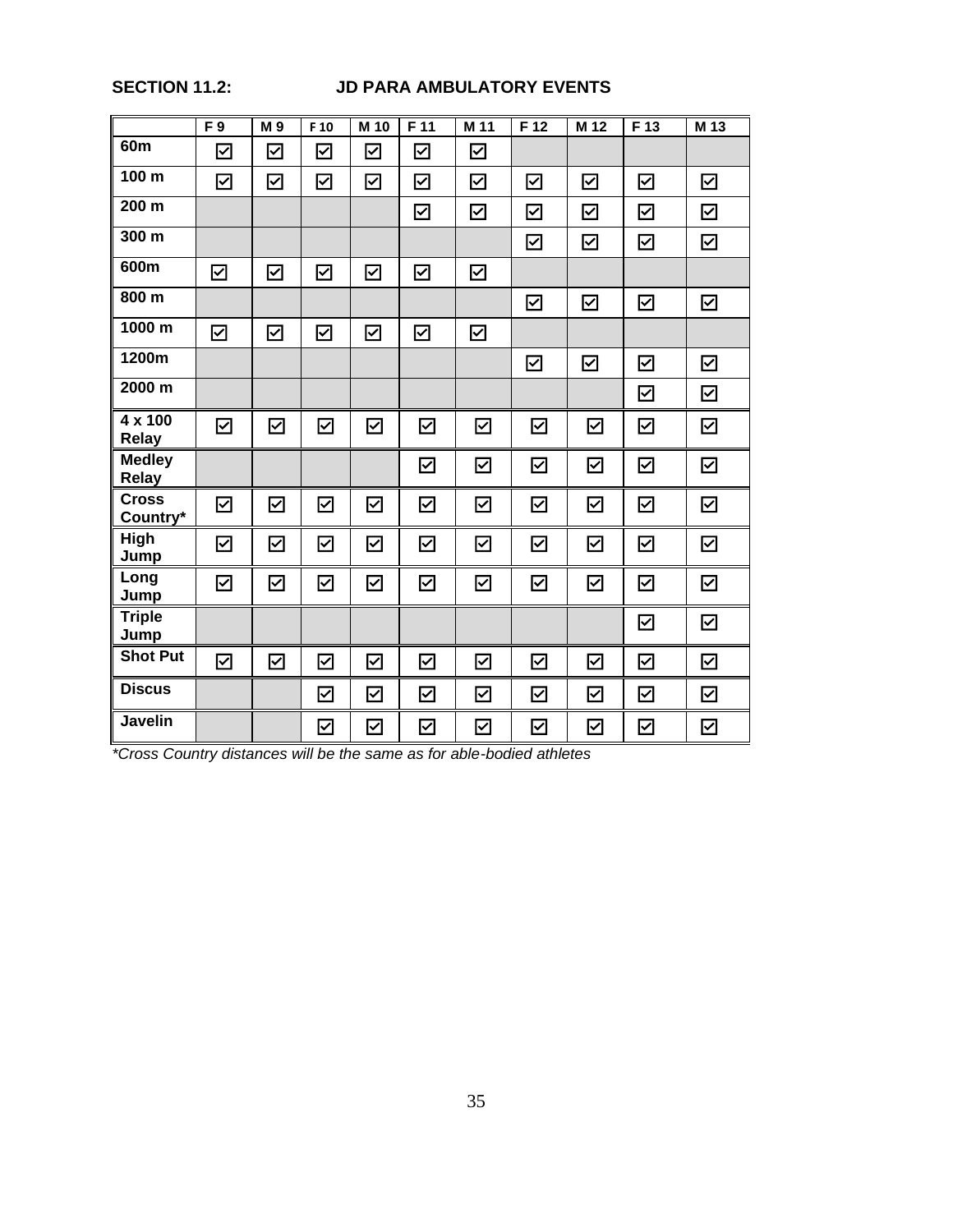## **SECTION 12.1 BC JD ATHLETE RECOGNITION**

It is important that athletes are provided with incentive and encouragement to reach their own performance goals and be recognized for achieving those goals. While this occurs informally all the time on the training field as well as the competition area through parent, coach, officials and peer feedback, the BC JD Crest Program and BC JD Awards Program provides a more formal way in which to recognized athlete accomplishments.

Crest awards focus on personal improvement of performances in a variety of events while the JD Awards focus on outstanding performance in single events. Crest Awards tables are shown in Section 11.5, the BC JD Awards standards are shown in Section 11.7. These standards are reviewed each year and updated prior to the start of the season. To provide fairness performances must be recorded in a recognized JD Event. The list of JD events can be found in Section 11.2. This list is also reviewed and updated each year prior to the beginning of the track season.

## **SECTION 12.2 Eligible JD Crests and Annual JD Award Track & Field Meets**

Performance at all BC Athletics sanctioned outdoor meets within a calendar year, up to the Junior Development Track & Field Championships, are eligible for JD Crests and JD Awards. Performances that occur after the Junior Development T&F Championships will not be considered.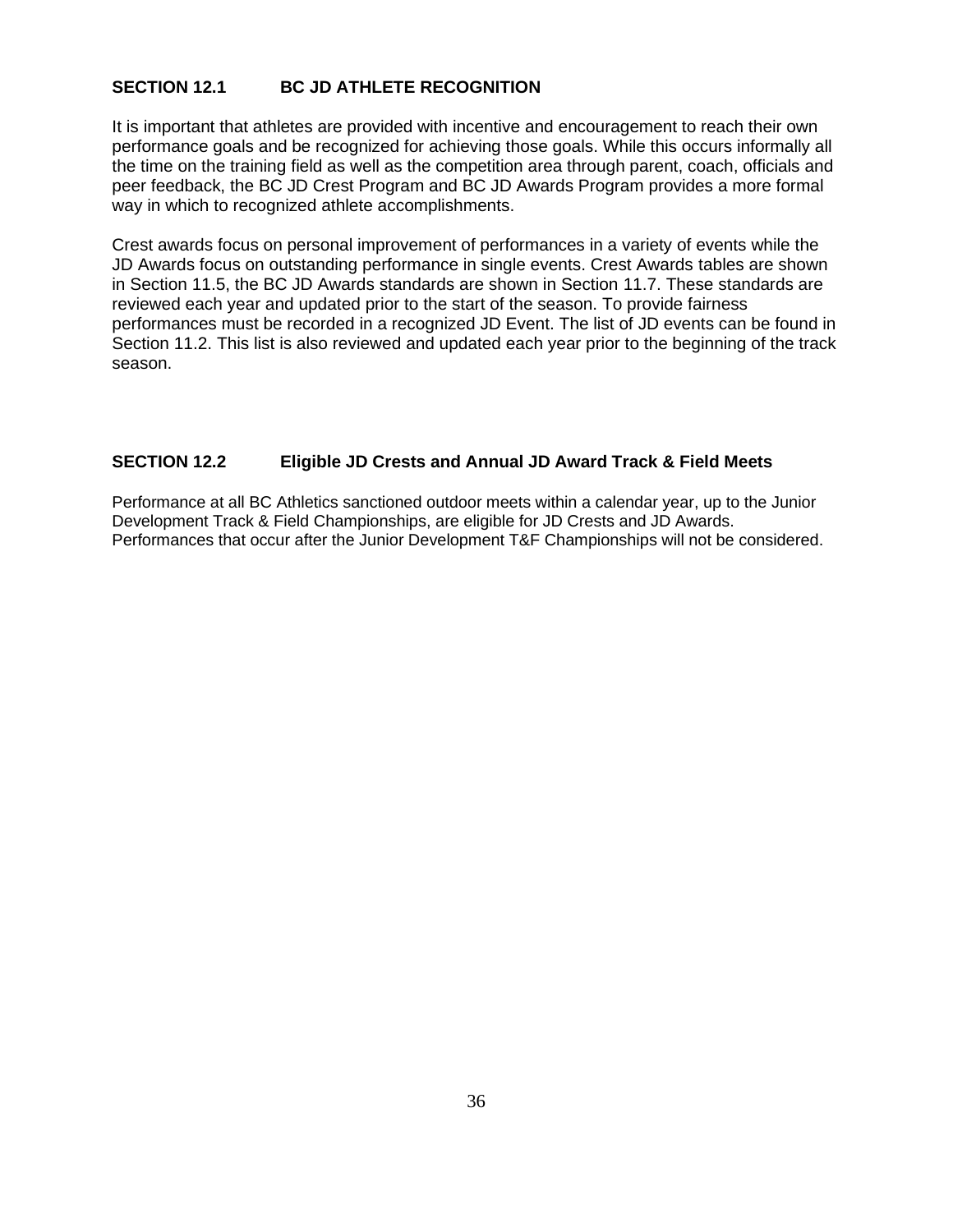## **SECTION 12.3 APPLYING FOR JUNIOR DEVELOPMENT CRESTS**

Reward and motivate young athletes for their achievements with a keepsake crest that will be treasured for a lifetime. Reminiscent of the 1970's Canada Fitness crest program which helped many children strive for improved fitness levels, this program focuses on Track and Field competition---rewarding those who do well in a variety of events.

Crests are calculated on each athlete's best performances from the scoring tables which follow in Section 11.4

All Performances must be attained at track and field meets recognized by the BC Athletics Junior Development Committee. (Section 11.2)

An athlete must meet the standard for the award applied for in at least three events. By applying 3 for a gold standard, two for a silver standard and one for a bronze standard then the average of these scores must be 3 to achieve a gold crest, 2 for a silver crest, or 1 for a bronze. (i.e. if an athlete achieves a gold standard in two events (6) and a bronze standard in the third event (1), then the average will be 7 divided by 3 which is 2 1/3 so a silver crest will be awarded.

Only one crest may be ordered per athlete. Clubs should order for their athletes. Only unattached athletes should order as individuals.

Crests are rectangles, approximately 3.5" wide, with the BC Athletics logo. The colour of the side stitching indicates gold, silver or bronze.

Crests cost \$4.66 each (price includes tax + shipping)

Crests can be ordered through the online form on the BC Athletics JD page. Unattached athletes can order by contacting BC Athletics at RunJumpThrowWheel@bcathletics.org.

BC Athletics will send an invoice to the club once the crest order is processed.

#### **SECTION 12.4 JUNIOR DEVELOPMENT CRESTS STANDARDS**

Each year, the updated Junior Development Crest Standards will be posted on the BC Athletics website, under Junior Development information.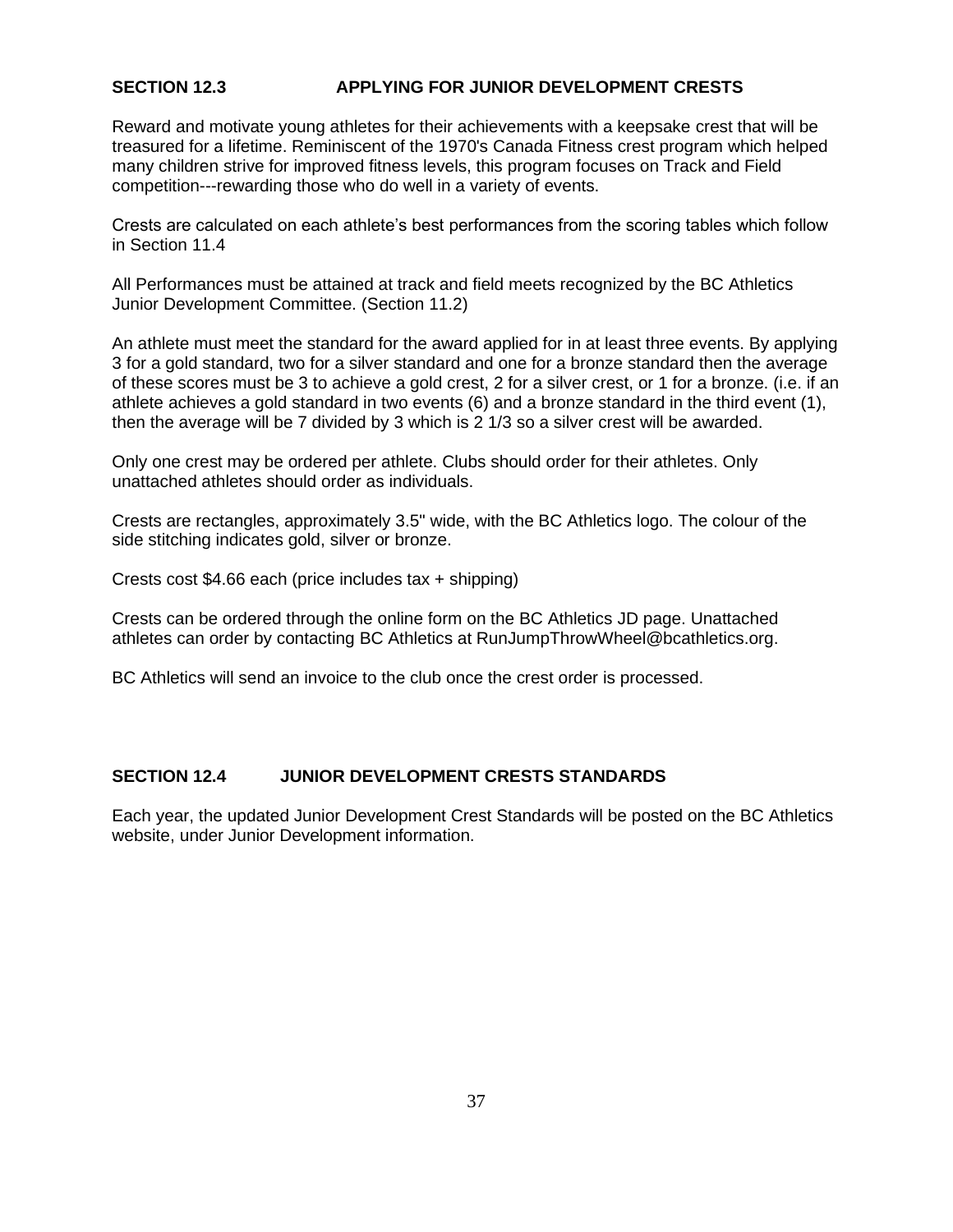### **SECTION 12.5 APPLYING FOR A BCJD AWARD**

JD awards are earned by athletes that surpass a high standard that is based upon the best performance of all time by JD Athletes. (See standards in Section 11.8) Athletes that achieve these awards are recognized at the annual JD Banquet held each year in late October.

In order to receive this honor a nomination form must be completed and sent to BC Athletics. Once received, the information will be verified and a list of award winners will be announced and invited to attend the JD Banquet.

Nominations can be done online using the form published by August  $1<sup>st</sup>$  each year.

**NOMINATION DEADLINE: The n**omination form MUST be completed and received by the BC Athletics office no later than August 31<sup>st</sup> of the current year.

#### **ADDITIONAL INFORMATION: Contact the BC Athletics office for more information about the awards.**

#### **Requirements**

If an athlete in the 9 to 12 year age category meets the criteria of attending 3 recognized BCJD meets (at least one of which is a JD Championship Meet), participates in a throw, jump, and run/walk, and meets the standard set for this year, he or she is eligible to be nominated for a JD award. A nomination form MUST be completed before any athlete will be considered for an award.

If an athlete in the 13 year age category competes in 3 recognized BCJD meets (one of which is a JD Championship meet), and meets the standard set for this year, he/she is eligible to be nominated for a JD award.

Full information regarding criteria for awards is available from BC Athletics office.

#### **Please Note: All athletes nominated must be competitive JD members of BC Athletics.**  School and Training members do not qualify for BC Junior Development awards.

#### **SECTION 12.6 BCJD AWARDS STANDARDS**

Each year, the updated Junior Development Award Standards will be posted on the BC Athletics website, under Junior Development information.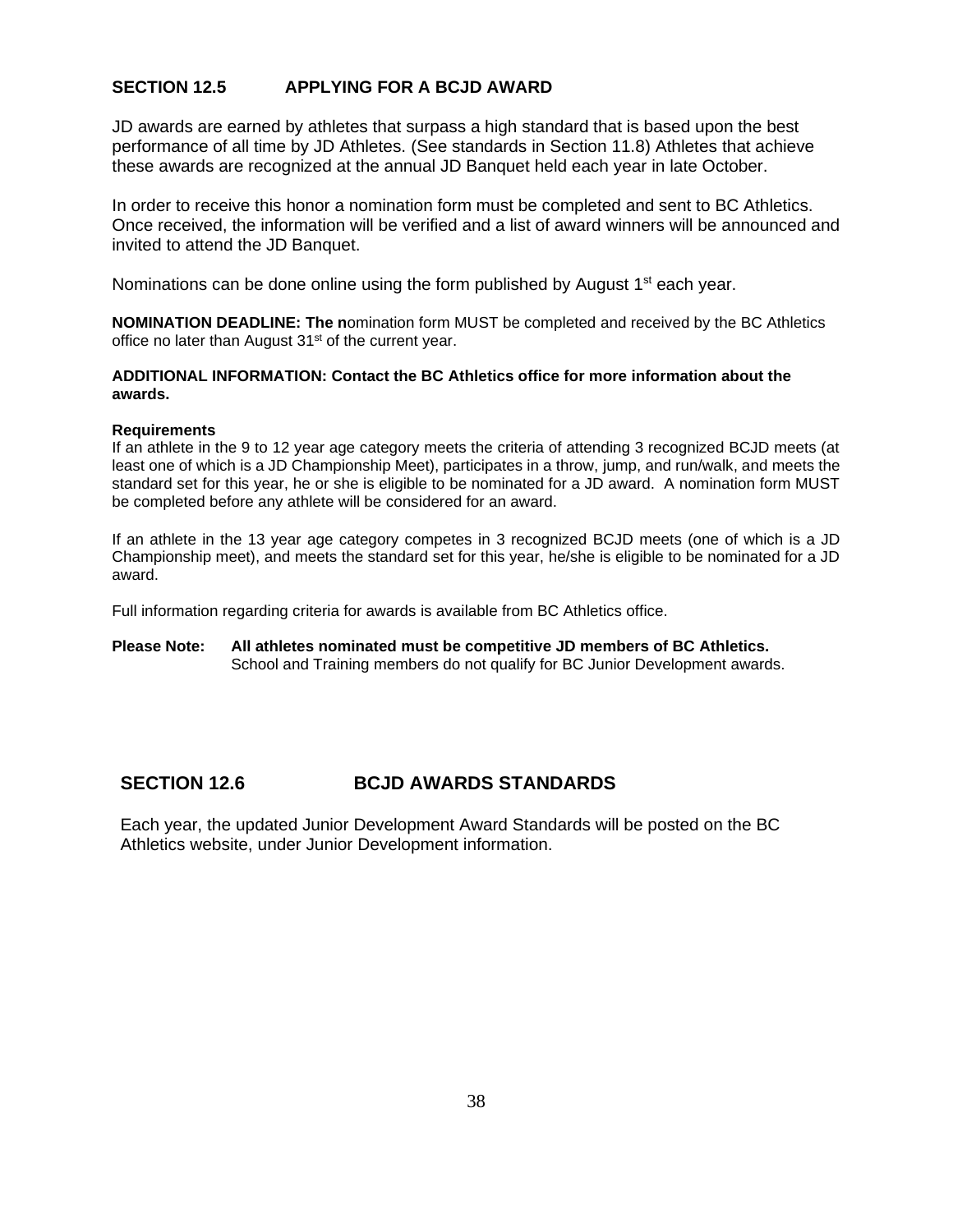## **SECTION 13.0 JUNIOR DEVELOPMENT AWARDS BANQUET**

The Junior Development Awards Banquet is held on the Sunday after the Junior Development Cross Country Championships in October of each year.

## **BC ATHLETICS STAFF SUPPORT**

- BC Athletics staff will send out letters to the awards winners notifying them of their selection and outlining the banquet information.
- BC Athletics staff will post the awards winners names on the website.
- BC Athletics staff order the plaques and the awards programs.
- The JD Committee will need to make arrangements to bring the award plaques and the programs from the BC Athletics office to the banquet site.
- BC Athletics pays the bill for the event.
- All funds are to be submitted to the BC Athletics Office along with a signed Income statement for the Junior Development Awards Banquet.

## **BANQUET TEAM**

- Master of Ceremonies  $\sim$  organizes the evening program and introduces the quest speakers. The Master of Ceremonies is often the Chair of the Junior Development committee.
- Award Announcer ~ announces the award winner's name
- The Power Point Presenter prepares the testimonials from the information sheets submitted by the recipients and presents the power point.
- Guest Speakers /presenters~ can be youth or older athletes from the host club, or can be well-known older athletes from the track and field community. The recommended length of their speech is about 10 minutes. The guest speakers can also assist with the award presentations to each athlete and can shake their hands.
- Photographers  $\sim$  will take photographs of each age group. They escort each group away from the podium area, and take the group photograph while the next group is on stage or close by. The film and a list of the athletes in each photo are sent to the BC Athletics Office.
- BC Athletics Representatives ~ often the CEO and/or the Chair of the Board of directors will attend the banquet. They can also be invited to speak at the banquet. Guests of honour who are seated at the head table do not pay for their tickets. Invited guests also do not pay.

## **TICKETS**

- The price of tickets is set by the Junior Development Committee. The price is subject to change.
- The deadline for ordering tickets is the Monday before the event. The caterers need a definite number of guests by this date. This deadline needs to be firm.
- Selling extra tickets after the JD Committee has ordered the meals causes overcrowding and/or shortage of food and is not permitted.
- Tickets can be ordered by fax or e-mail so the host club will have a record of each request. It is important to keep careful records of telephone orders.
- Name one person within the host club to be responsible for ticket orders.
- People ordering tickets are expected to pay for all of the tickets ordered.

## **BUFFET MENU**

- As the celebration is for the athletes, be sure to included food which they enjoy such as pasta and chicken.
- Try to have two buffet tables with both sides available to keep things moving quickly.